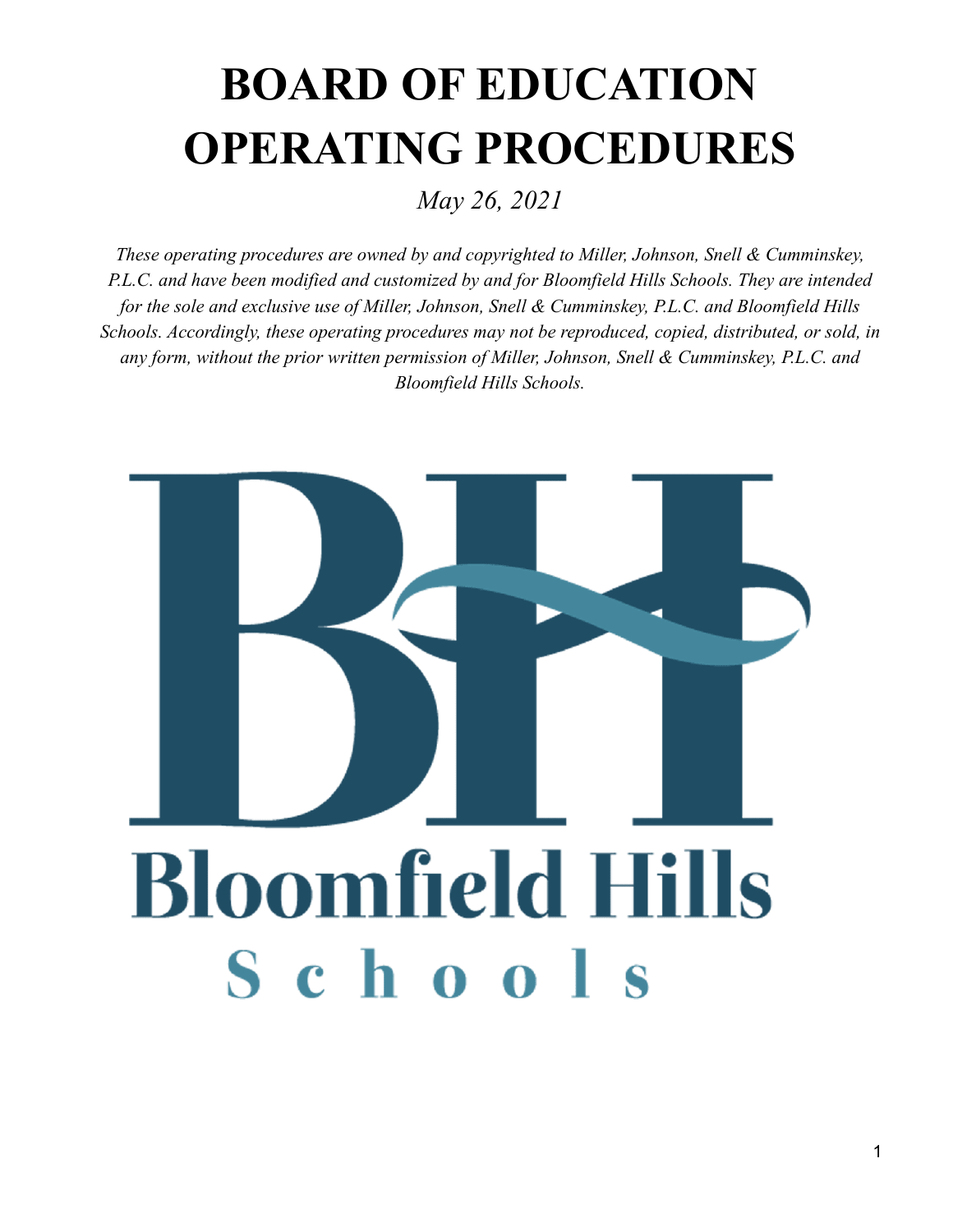# **Table of Contents**

| I. |                  | <b>Becoming a Board Member</b>                       | 5  |
|----|------------------|------------------------------------------------------|----|
|    |                  | <b>A. Election Process</b>                           | 5  |
|    | 1.               | Qualifications                                       | 5  |
|    |                  | 2. Electoral Process                                 | 5  |
|    | 3 <sub>1</sub>   | <b>Special Elections</b>                             | 5  |
|    |                  | <b>B.</b> Board Vacancies                            | 5  |
|    | 1.               | <b>Events Causing Vacancies</b>                      | 5  |
|    | 2.               | Filling a Board Vacancy                              | 5  |
|    | $3_{-}$          | If Vacancy Not Filled Within 30 Days                 | 6  |
|    | 4.               | Acceptance of Office                                 | 6  |
|    |                  | <b>C.</b> New Member Orientation                     | 6  |
|    | 1.               | Required Actions Following Election to Office        | 6  |
|    | $\overline{2}$ . | <b>Board-Provided Materials</b>                      | 6  |
|    | 3.               | Board-/Superintendent-Provided materials             | 7  |
|    | 4.               | Superintendent-Provided Information                  | 7  |
|    |                  | a) School Finance                                    | 7  |
|    |                  | <b>School District Facilities</b><br>b)              | 7  |
|    |                  | c) School Curriculum and Instruction                 | 8  |
|    |                  | d) Administration and Staff                          | 8  |
|    |                  | School/Community Relations<br>e)                     | 8  |
| П. |                  | <b>Duties and Responsibilities of the Full Board</b> | 9  |
|    | A. Governance    |                                                      | 9  |
|    | 1.               | Employment/Evaluation of the Superintendent          | 9  |
|    |                  | a) Recruitment and Hiring                            | 9  |
|    |                  | <b>Employment Contract</b><br>b)                     | 10 |
|    |                  | Principal Residence<br>c)                            | 10 |
|    |                  | <b>Examinations and Evaluations</b><br>d)            | 10 |
|    |                  | Unsatisfactory Performance - Obligation<br>e)        | 10 |
|    |                  | Termination<br>f                                     | 11 |
|    |                  | Incapacity<br>g)                                     | 11 |
|    |                  | Return to Active Service<br>h)                       | 12 |
|    |                  | Due Process<br>$\ddot{1}$                            | 12 |
|    | 2                | District and Board Goals - Create and Monitor        | 12 |
|    | 3.               | Strategic Planning - Monitor                         | 12 |
|    | 4.               | <b>Budget</b>                                        | 12 |
|    | 5.               | Policy                                               | 12 |
|    | 6.               | <b>Community Liaisons</b>                            | 12 |
|    |                  | <b>B.</b> Open Meetings                              | 13 |
|    | 1.               | <b>Annual Organizational Meeting</b>                 | 13 |
|    | 2.               | <b>Meeting Agendas</b>                               | 13 |
|    | 3.               | Agenda Statement                                     | 13 |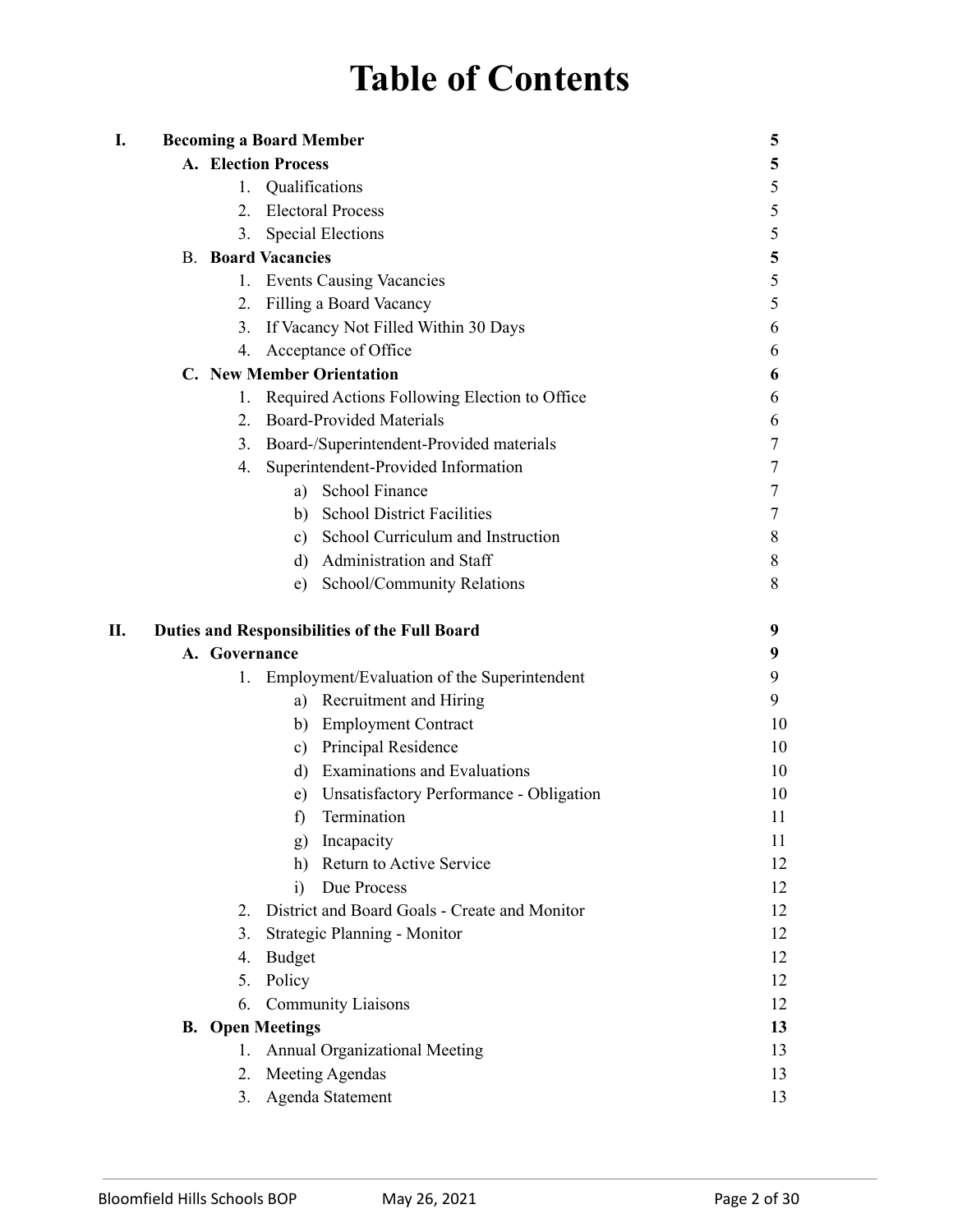| 4.              | Service of the Agenda                                            | 13 |
|-----------------|------------------------------------------------------------------|----|
|                 | Consent Agenda<br>5.                                             | 13 |
|                 | 6. Questions About the Agenda                                    | 14 |
|                 | Preparation<br>7.                                                | 14 |
|                 | 8. Participation                                                 | 14 |
|                 | <b>Interaction with Audience</b><br>9.                           | 15 |
|                 | 10. Board Member Participation in Discussion, Debate, and Voting | 15 |
|                 | C. Closed Meetings/Sessions                                      | 16 |
|                 | Requirements<br>1.                                               | 16 |
|                 | Confidentiality<br>2.                                            | 16 |
|                 | <b>Student Discipline Hearings</b><br>3.                         | 16 |
|                 | <b>D.</b> Meeting Minutes                                        | 17 |
|                 | 1. Open Meetings                                                 | 17 |
|                 | 2. Public Inspection                                             | 17 |
|                 | 3. Personally Identifiable Information                           | 17 |
| 4.              | <b>Closed Meetings</b>                                           | 17 |
| E. Legal Action |                                                                  | 17 |
|                 | Receipt of Legal Documents<br>1.                                 | 17 |
|                 | Release of Information/Documents<br>$\overline{2}$               | 18 |
| 3.              | Actions Against or Involving the Board or a Board Member         | 18 |
| Ш.              | <b>Board Member Roles and Responsibilities</b>                   | 18 |
|                 | A. Communication                                                 | 18 |
| 1.              | Requests for Information (link: Pat's policy)                    | 18 |
|                 | Board Member to Board Member (link: Banasik info)<br>2.          | 19 |
|                 | a) Limitations                                                   | 19 |
|                 | b) Exceptions                                                    | 19 |
|                 | <b>Expectation of Privacy</b><br>c)                              | 19 |
| 3.              | Board Member to Public                                           | 19 |
| 4.              | General Public Expression                                        | 20 |
|                 | Limitations<br>a)                                                | 20 |
|                 | Exceptions<br>b)                                                 | 20 |
| $5_{-}$         | Use of Social Media                                              | 21 |
| 6.              | Use of Electronic Mail                                           | 21 |
| 7.              | Staff Communications and Requests for Information                | 22 |
|                 | Staff Communications to the Board<br>a)                          | 22 |
|                 | b) Board Communications to Staff                                 | 22 |
|                 | Social Interactions with Staff<br>$\mathbf{c}$ )                 | 22 |
| 8.              | Prohibited Interactions                                          | 23 |
|                 | Staff<br>a)                                                      | 23 |
|                 | b) Parents/Community Members                                     | 23 |
|                 | Students<br>c)                                                   | 23 |
|                 | d) Vendors and Third-Party Providers of Goods and Services       | 24 |
| 9.              | Board Members as School Visitors                                 | 25 |
|                 | <b>B.</b> Member Concerns                                        | 25 |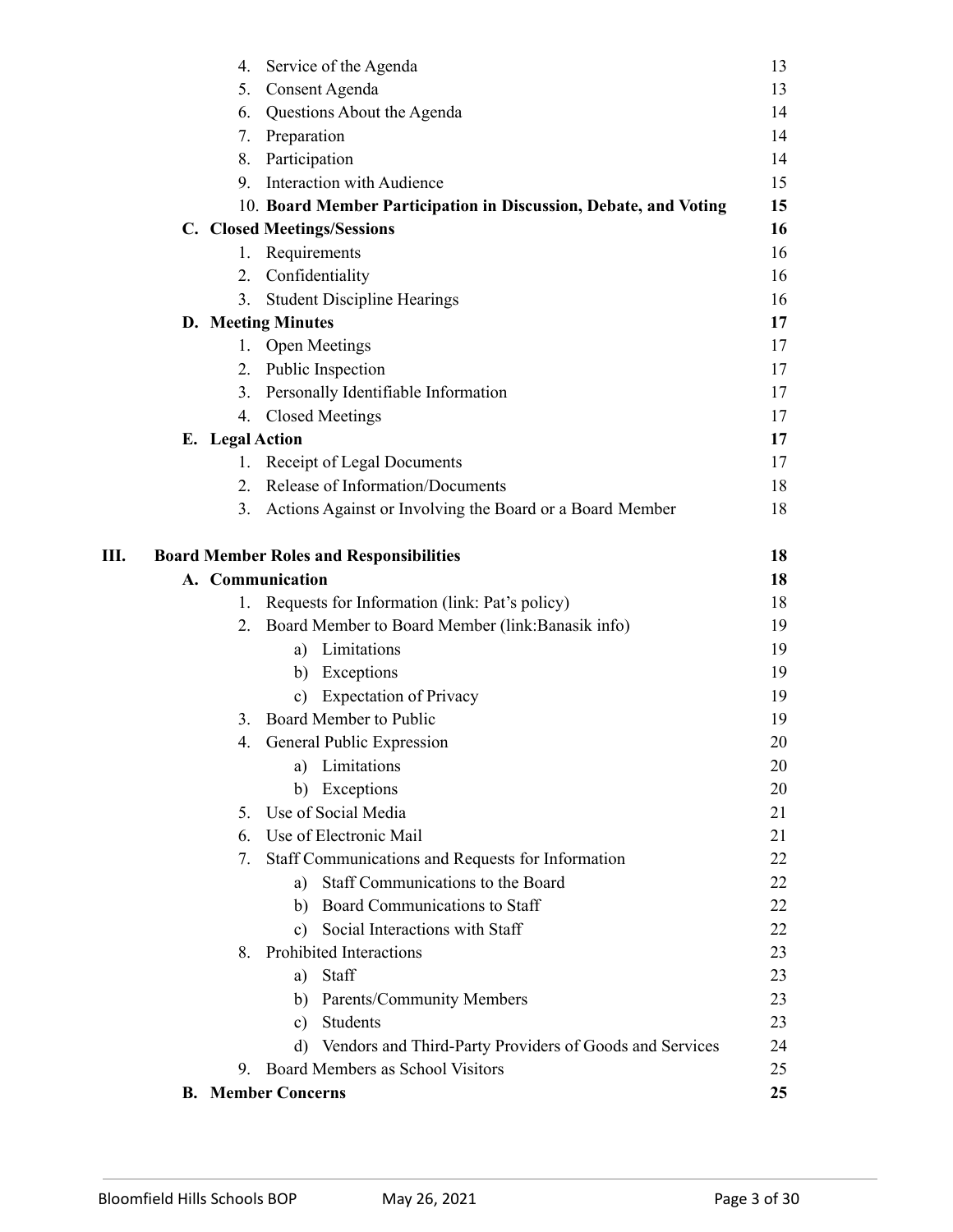| IV.   | <b>Board Officers and Elections</b>              | 25       |
|-------|--------------------------------------------------|----------|
|       | A. Officers and Descriptions                     | 25       |
|       | President<br>$1_{-}$                             | 25       |
|       | 2. Vice President                                | 26       |
|       | 3.<br>Secretary                                  | 26       |
|       | Treasurer<br>4.                                  | 26       |
|       | <b>Terms of Office</b><br>B.                     | 26       |
|       | C. Eligibility                                   | 26       |
|       | D. Consecutive Term Limits                       | 26<br>26 |
|       | <b>E.</b> Nomination Process                     |          |
|       | <b>Election Process</b><br>F.                    | 27       |
| V.    | <b>Board Committees and Liaisons</b>             | 27       |
|       | A. General                                       | 27       |
|       | <b>B.</b> Standing Committee                     | 27       |
|       | C. Task Forces                                   | 28       |
|       | D. Liaisons and Representatives                  | 28       |
|       | E. Term                                          | 28       |
| VI.   | <b>Volunteers</b>                                | 29       |
|       | <b>A. Board Volunteers</b>                       | 29       |
|       | <b>B.</b> Committee Volunteers                   | 29       |
|       | <b>C.</b> Student Board Interns                  | 29       |
| VII.  | <b>Miscellaneous</b>                             | 29       |
|       | A. Board Policies and Administrative Regulations | 29       |
|       | B. Inconsistency with Law                        |          |
| VIII. | <b>Acknowledgment of Document Review</b>         | 29       |
|       | A. Signature Page                                | 31       |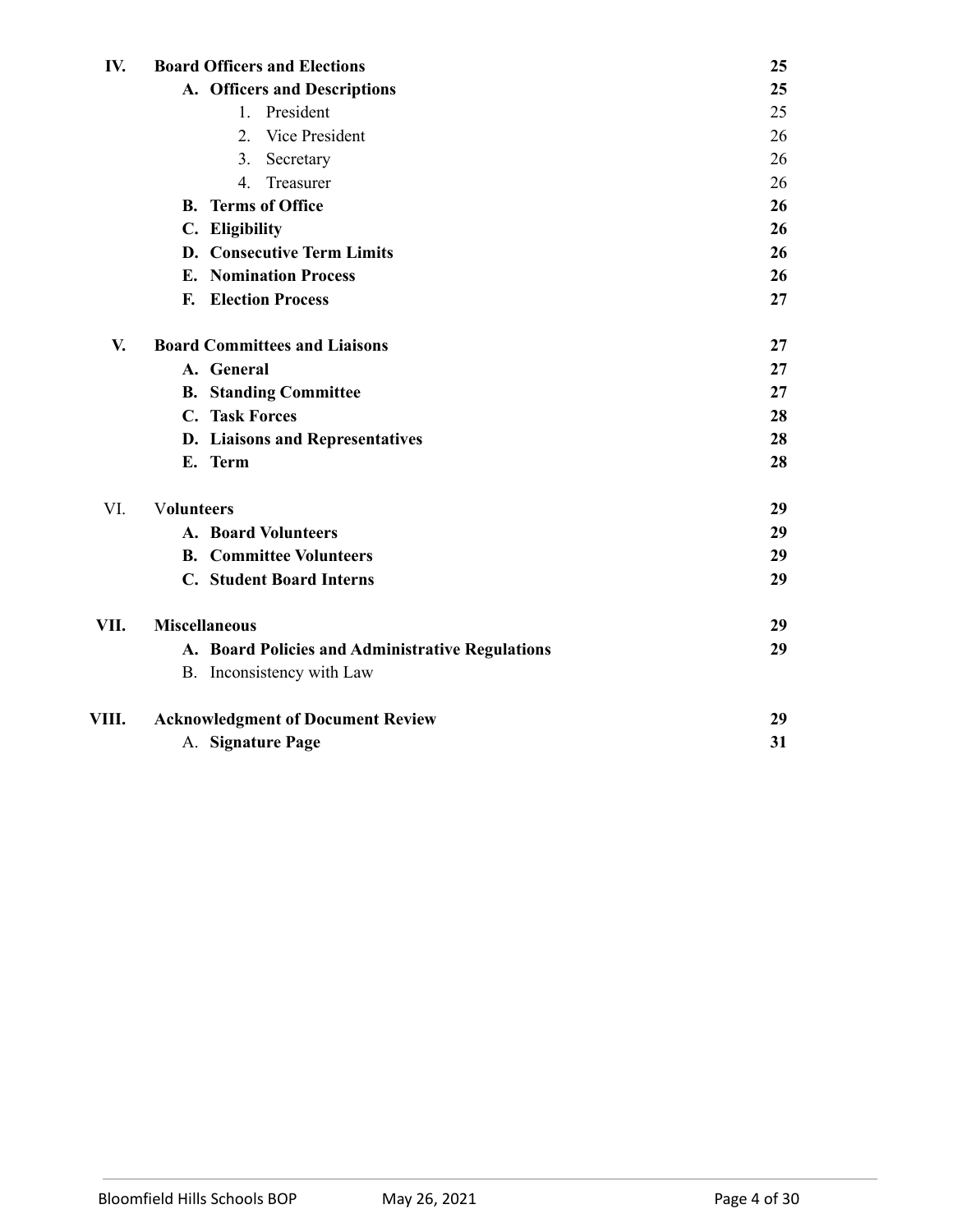#### **I. Becoming a Board Member**

#### **A. [Election](https://drive.google.com/file/d/1m8bpp3NAINyB-OQglQunMCdoKCsZXYle/view) Process**

# **1. Qualifications**

An individual is eligible for election as a member of the District's Board of Education if the individual is a citizen of the United States and is a qualified and registered elector of the School District by the applicable election filing deadline.

# **2. Electoral Process**

- **a)** The number of members of the Board will remain the same as before July 1, 1996, unless changed by the School District's school electors at a regular or special election.
- **b)** A ballot question for changing the number of Board members may be placed on the ballot by action of the Board or by petition submitted by the school electors as provided under Michigan Election Law. Beginning in 2012, members of the Board will be elected in even years on the first Tuesday after the first Monday in November.
- **c)** Below is a link to BHS candidate guide for Board campaigns: [Bloomfield](https://drive.google.com/file/d/1m8bpp3NAINyB-OQglQunMCdoKCsZXYle/view) Hills Schools [Candidate](https://drive.google.com/file/d/1m8bpp3NAINyB-OQglQunMCdoKCsZXYle/view) Guide

# **3. Special Elections**

A special election may be called by the Board as provided under Michigan Election Law.

# **B. Board Vacancies**

# **1. Events Causing Vacancies**

Generally the office of a Board member is immediately vacant if any of the following events occur:

- **a)** The death of a Board member
- **b)** A Board member is found to be mentally incompetent by a court of competent iurisdiction
- **c)** A Board member's resignation
- **d)** A Board member's removal from office (recall)
- **e)** A Board member's conviction of a felony
- **f)** A Board member's election or appointment is declared void by a competent tribunal
- **g)** A Board member's neglect or failure to file the acceptance of office, to take the oath of office, or to give or renew an official bond required by law
- **h)** A Board member ceasing to possess the legal qualifications for holding office
- **i)** A Board member's residence being removed from the School District

# **2. Filling a Board Vacancy**

If less than a majority of the offices of Board become vacant, the remaining Board members will fill the vacancy immediately, using the following procedures:

- **a)** The Board will seek qualified and interested candidates from the community through news media, word of mouth, and contacts with appropriate organizations.
- **b)** All applicants will submit a notice of their interest, in writing, to the Board President.
- **c)** The Board will consider all interested candidates to determine their qualifications
- **d)** Appointment by the Board to fill a vacancy will be by majority vote of the full Board.
- **3. If Vacancy Not Filled Within 30 Days**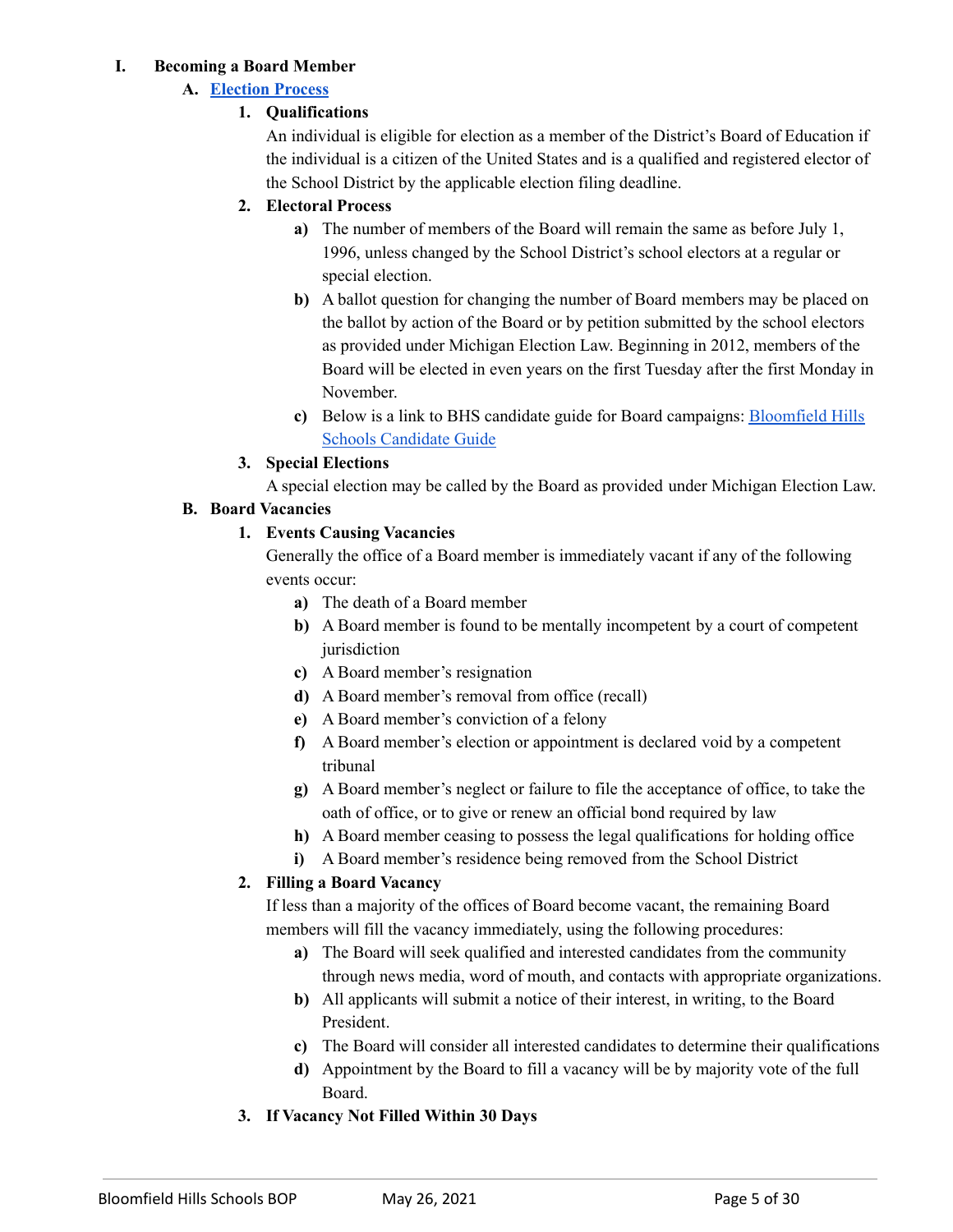If the vacancy is not filled within 30 days after it occurs, the Oakland Schools' Board of Education will fill the vacancy by appointment.

#### **4. Acceptance of Office**

A person elected or appointed to fill a vacancy on the Board will file an acceptance of office and will hold office until the next regular school election.

#### **C. New Member Orientation**

#### **1. Required Actions Following Election to Office**

Within 10 days of appointment and/or election to the Board, a new Board member must:

- **a)** File an Acceptance of Office, provide the necessary written affidavit, and be sworn into office by the Secretary to the Board of Education, as required by law.
- **b)** Contact the administration office to make arrangements for assignment of e-mail address and password, a picture ID badge and portrait for the website, instructions for delivery of Board mail, and receipt of Board materials/handouts (i.e., Board of Education Bylaws and Policies Manual, Administrative Regulations Manual, these Board Operating Procedures, directories, maps, MASB and ISD contact information, etc.).

# **2. Board-Provided Materials**

The following items will be made available to all new Board members by the Board:

- **a)** Copy of the [Bloomfield](https://drive.google.com/file/d/1m8bpp3NAINyB-OQglQunMCdoKCsZXYle/view) Hills Schools Candidate Guide.
- **b)** A personal copy of the District Policy [Manual](https://www.bloomfield.org/about-us/board-of-education/district-policy-manual) and explanation of its use, development, review, etc.
- **c)** A copy and explanation of the District's Mission, Vision and [Strategic](https://www.bloomfield.org/about-us/mission-vision) Goals.
- **d)** An explanation of Board organization (officers, current committees, and ad hoc committees) as stated in the Board Operating Procedures.
- **e)** A copy of the district's recently adopted Board meeting minutes, [including](https://bloomfieldhills.novusagenda.com/agendaintranet/) [resolutions](https://bloomfieldhills.novusagenda.com/agendaintranet/) and explanation of how Board committees and administration are executing the charges therein.
- **f)** An explanation of any policies governing Board member conduct and activities (MASB [Governance](https://drive.google.com/file/d/1LPnDF5BsX0F1gjmTt2iaqcuYASdDNZpv/view?usp=sharing) Standards, Code of Ethics, travel expenses, conflict of interest, professional development, etc.).
- **g)** An explanation of how Board meetings are conducted, including the parliamentary procedures used, Open Meetings Act requirements, placing items on the agenda, Board packets, etc.
- **h)** A copy of the State of Michigan's Open Meetings Act [Handbook.](https://www.michigan.gov/documents/ag/OMA_handbook_287134_7.pdf)
- **i)** Instruction about the propriety of the Board speaking with one voice, the authority of the Board versus the authority of an individual Board member, the chain of command, etc.
- **j)** An explanation of Board processes, including: gathering community input, monitoring district progress, self-evaluation, communication with the media, etc.
- **k)** A historical perspective of the Board's current work, including minutes from the past year's Board meetings.
- **l)** An explanation and list of Board and Board member development opportunities available throughout the year, including: Michigan Association of School Boards' (MASB) [Certified](https://www.masb.org/cba-program.aspx) Board Member Award Program course offerings and workshops, certification process, annual conferences, etc.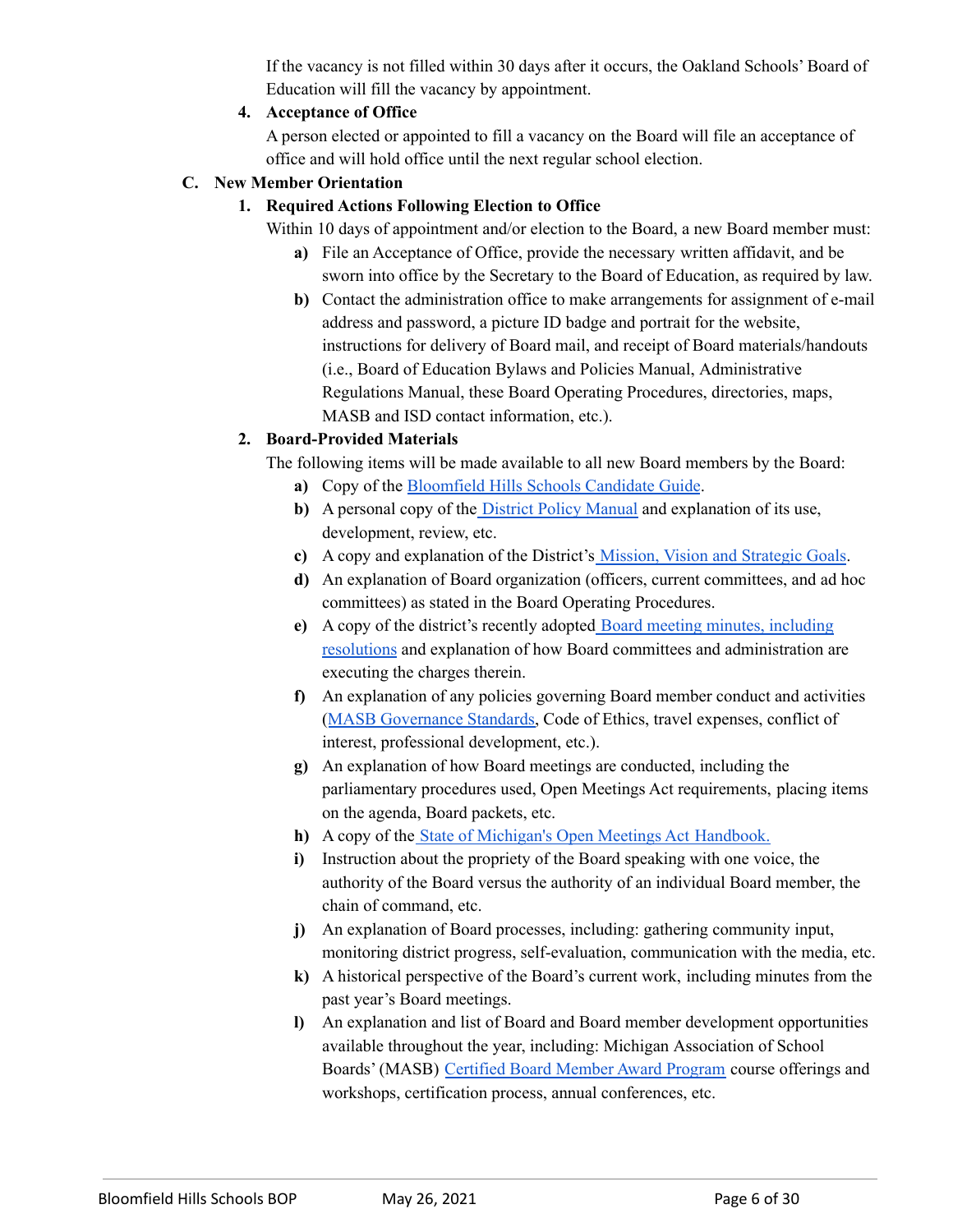**m)** An acknowledgement that all new Board members may take classes before they take their seat in January.

#### **3. Board-/Superintendent-Provided Materials**

The following items are generally shared areas of expertise between the Board and Superintendent and therefore should be a joint responsibility in the orientation process:

- **a)** Clarification of roles and responsibilities, including discussion about 'who decides' particular types of issues.
- **b)** Explanation of how and why authority is delegated to the Superintendent.
- **c)** Explanation of the District's Strategic Plan and [Administrative](https://drive.google.com/file/d/1xaIieXlJMuQXeJnwdFwk1vJt3FKzp_XQ/view) Regulations [Manual.](https://drive.google.com/file/d/1xaIieXlJMuQXeJnwdFwk1vJt3FKzp_XQ/view)
- **d)** A copy of the Superintendent's job description and employment contract.
- **e)** A copy of any [Superintendent](https://www.masb.org/superintendents.aspx) evaluation materials and discussion of how and when they are used.
- **f)** An explanation of how [Communication](https://drive.google.com/file/d/1SmIowPrh35kuOWSkfnhSsKFdMGinKIUo/view) Protocol flows between Board members and Superintendent and how to use the chain of command (see below).

# **4. Superintendent-Provided Information**

The following items are generally within the Superintendent's areas of expertise and responsibility in the orientation process. The Superintendent (or his/her designee) will provide the following information to all new Board members.

- **a)** School Finance
	- i) A copy of the District's [budget](https://secure.munetrix.com/n/Michigan/Schools/GDR/Oakland-Schools/District/Bloomfield-Hills-Schools) with an explanation of how, when, and by whom it is prepared; how the District's mission and goals are translated into a dollars and cents plan; and where money comes from, where it goes, and how it is spent.
	- ii) An explanation of financial accountability processes, including: how funds are accounted for; how expenditures are authorized; what financial reports are provided and how to interpret them, etc.
	- iii) An explanation of the state's school finance plan and what it means in terms of the District's budget.
	- iv) Data on District per student costs and [expenditures,](https://secure.munetrix.com/n/Michigan/Schools/GDR/Oakland-Schools/District/Bloomfield-Hills-Schools) to include nature of the agreements with subcontracted service firms (food and custodial).
	- v) An explanation of the assessed valuation and tax structure of the District.
	- vi) An explanation of the funding process for the District.
	- vii) A description of the District's student enrollment trends and [projections](https://secure.munetrix.com/n/Michigan/Schools/GDR/Oakland-Schools/District/Bloomfield-Hills-Schools).
	- viii) Data on the existing bond indebtedness of the District and, if applicable, when various building debts will expire.
	- ix) Information on [federal](https://secure.munetrix.com/n/Michigan/Schools/GDR/Oakland-Schools/District/Bloomfield-Hills-Schools) and state aid to the District's education program.
- **b)** School District Facilities
	- i) A [list](https://www.bloomfield.org/contact-us) showing the number, location, and condition of schools and other buildings owned and/or operated by the District.
	- ii) An explanation of [construction](https://www.bloomfield.org/bond-information/bond) projects contemplated and in process including Master Property [Planning](https://www.bloomfield.org/about-us/bond-information/master-property-planning).
	- iii) A description of the District's building maintenance program.
	- iv) A description of the [geographic](https://www.bloomfield.org/why-bloomfield/enrollment-options) boundaries and attendance zones for each of the District's schools.
- **c)** School Curriculum and Instruction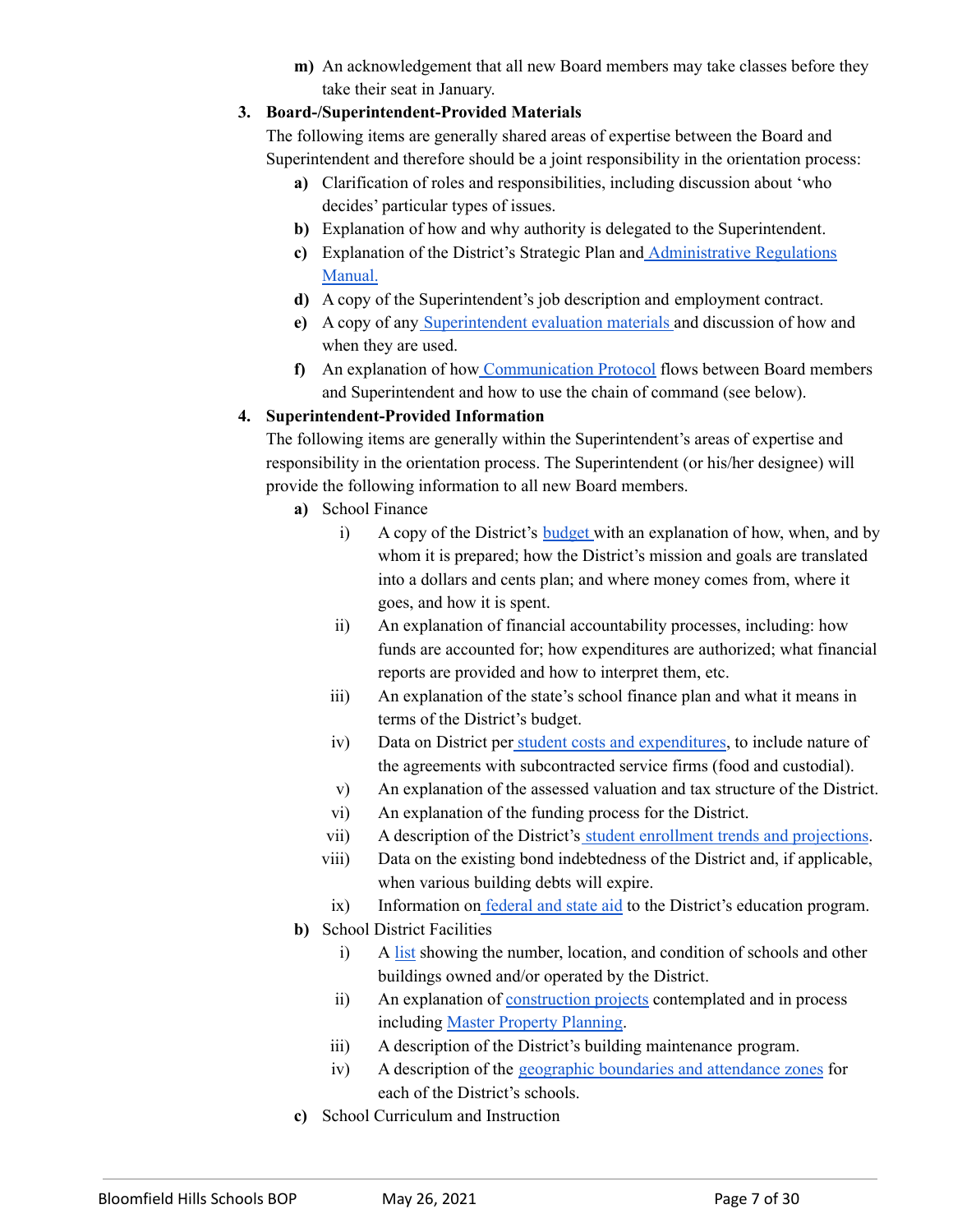- i) An explanation of [curriculum](https://www.michigan.gov/mde/0,4615,7-140-28753---,00.html) standards required by state law and implemented by the State Board of Education.
- ii) An explanation of the District's overall curriculum program, to include names and [characteristics](https://www.bloomfield.org/departments/learning-services/bhs-data-dashboard) of any specific purchased curricula.
- iii) An explanation of local school improvement initiatives (i.e., what, why, who, how, etc.), to include school [improvement](https://www.bloomfield.org/departments/learning-services/annualreports) plans (SIP) and [district](https://www.bloomfield.org/departments/learning-services/annualreports) [improvement](https://www.bloomfield.org/departments/learning-services/annualreports) plan (DIP).
- iv) An explanation of the educational organization of the District, including: student groupings, departmentalization, team-teaching, shared pupils/teachers, etc.
- v) An explanation of how elementary, middle school, and high school curricula are coordinated.
- vi) Student dropout [statistics](https://secure.munetrix.com/Michigan/Schools/GDR/Oakland-Schools/District/Bloomfield-Hills-Schools/managedashboard_sd/).
- vii) Information on the Data [Dashboard](https://www.bloomfield.org/departments/learning-services/bhs-data-dashboard) which includes MEAP tests, other applicable standardized testing, recent test results and any other relevant student achievement data (to include those informing status of our equity policies), and the utilization of test results.
- viii) Data on the percentages of students who go on to college or other post high school programs.
	- ix) Documents showing [teacher-pupil](https://secure.munetrix.com/Michigan/Schools/GDR/Oakland-Schools/District/Bloomfield-Hills-Schools/managedashboard_sd/) ratio and median class size for the District.
	- x) Explanation of shared time agreements and other partnerships.
	- xi) The District's special [education](https://www.bloomfield.org/departments/learning-services/curriculum-instruction/special-education) programs/courses offered for students with impaired sight or hearing, and emotional, neurological, and various alternate abilities.
- xii) Data on age and condition of textbooks and other school equipment.
- xiii) A description of libraries, [technological](https://www.bloomfield.org/departments/digital-media-services) tools, and other instructional [materials](https://www.bloomfield.org/departments/digital-media-services) in use now or planned for the future.
- xiv) A listing of extra and co-curricular activities in the District.
- **d)** Administration and Staff
	- i) A copy of the job descriptions of the Superintendent, Executive Assistant, and top administrators.
	- ii) An [organizational](https://secure.munetrix.com/n/Michigan/Schools/GDR/Oakland-Schools/District/Bloomfield-Hills-Schools) chart of the District's management structure.
	- iii) An [explanation](https://drive.google.com/file/d/17kSROl4UevNy-0mR2-tfWwiHEXSq5A8I/view) of personnel recruitment and hiring procedures.
	- iv) A [copy](https://secure.munetrix.com/n/Michigan/Schools/GDR/Oakland-Schools/District/Bloomfield-Hills-Schools) of staff salary schedules and fringe benefit programs, including: data on average and median of teachers and administrators.
	- v) Data on staff-administrator ratios.
	- vi) A copy of the District's collective bargaining agreement(s) and a brief history of the recent collective bargaining activities in the District.
	- vii) An explanation of the District's [evaluation](https://secure.munetrix.com/n/Michigan/Schools/GDR/Oakland-Schools/District/Bloomfield-Hills-Schools) criteria and procedures for administrators, teachers, and support staff, and also an explanation of what constitutes an employee's file.
	- viii) An explanation of the District's orientation program for new teachers.
	- ix) An explanation of the District's staff development program and what actions are taken in the event of an unfavorable evaluation.
- **e)** School/Community Relations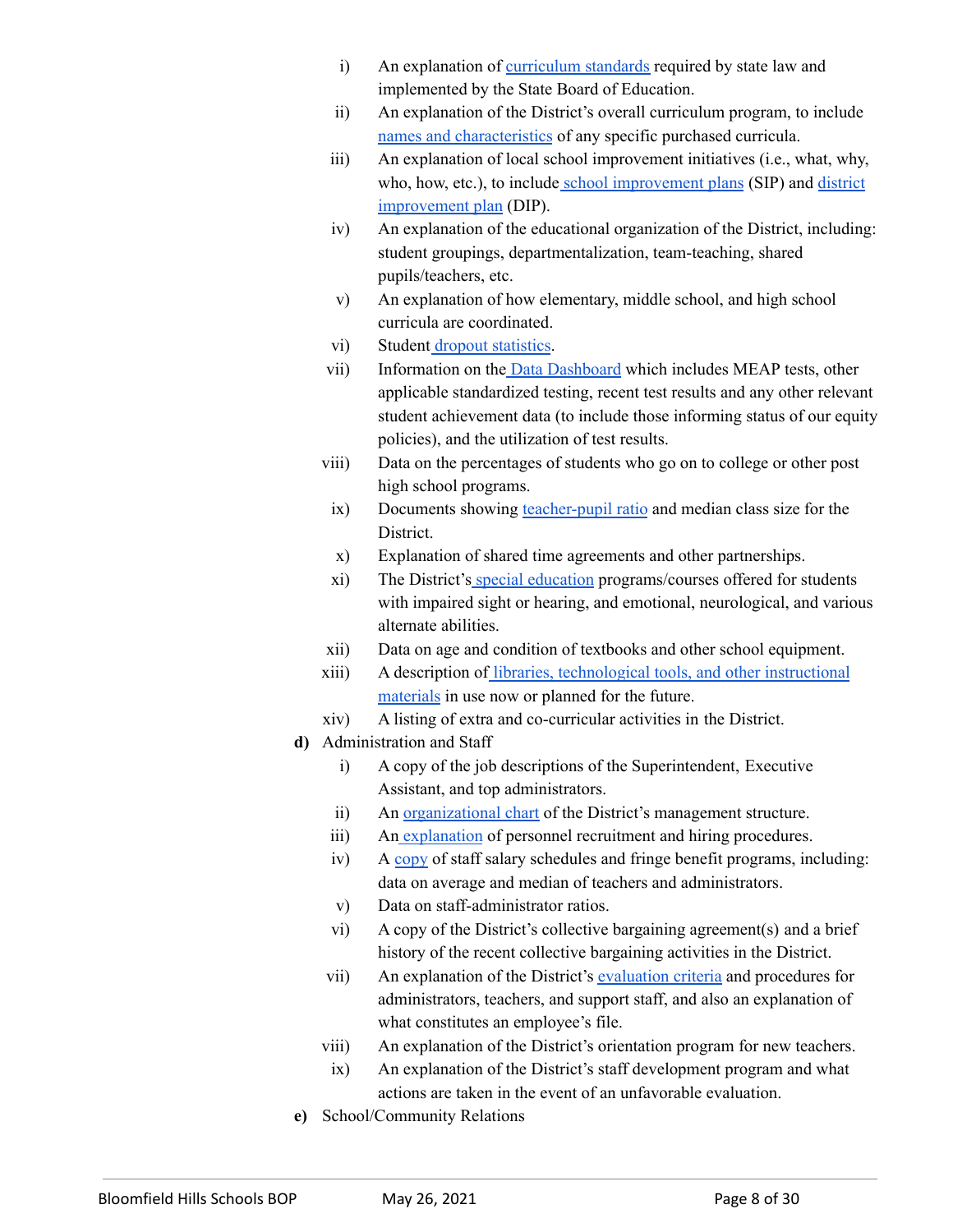- i) An explanation of programs, activities, and interests of PTA/PTO education-oriented groups and associations (i.e., booster clubs, advisory committees, etc.) as well as any groups affiliated with the school district.
- ii) An explanation of the District's public relations program, the District "brand," how it is coordinated, and what activities regularly take place.

# **II. Duties and Responsibilities of the Full Board**

#### **A. Governance Responsibilities**

The main responsibilities of the Board of Education include:

#### **1. Employment/Evaluation of the Superintendent**

The Board of Education vests the primary responsibility for administration of the School District to the Superintendent.

- **a)** Recruitment and Hiring
	- i) Whenever the position of Superintendent is vacant, the Board will appoint a Superintendent as chief executive officer and fix his/her salary and term of office, which will be no more than five years.
	- ii) The Board will actively seek the best qualified and most capable candidate for the position of Superintendent. It may be aided in this task by:
		- 1) A committee of Board members
			- 2) Professional consultants
			- 3) Counsel of the out-going Superintendent
			- 4) Participation of members of the community
	- iii) Recruitment procedures may be prepared in advance of the search and may include:
		- 1) Preparation of a written job specification for the position of Superintendent.
		- 2) Preparation of written specifications of qualification in addition to proper State certification.
		- 3) Preparation of informative material describing this District and its educational goals.
		- 4) Where feasible, the opportunity for applicants to visit the schools of this District.
		- 5) The requirement that each selected candidate for the position be interviewed by Board members in a format that encourages the candidate to express his/her educational philosophy.
		- 6) Solicitation of applications from a wide geographical area and/or consideration of all applicants fairly without discrimination on the basis of race, color, gender, sexual orientation, age, religion, national origin or ancestry, marital status, disability, height, weight, and/or any other legally protected characteristic unrelated to the position of Superintendent.
	- iv) All Interviews of applicants by the Board or a Board committee will be done in open meetings. At the time of application, the Board President will ensure each applicant has been informed that Michigan law may not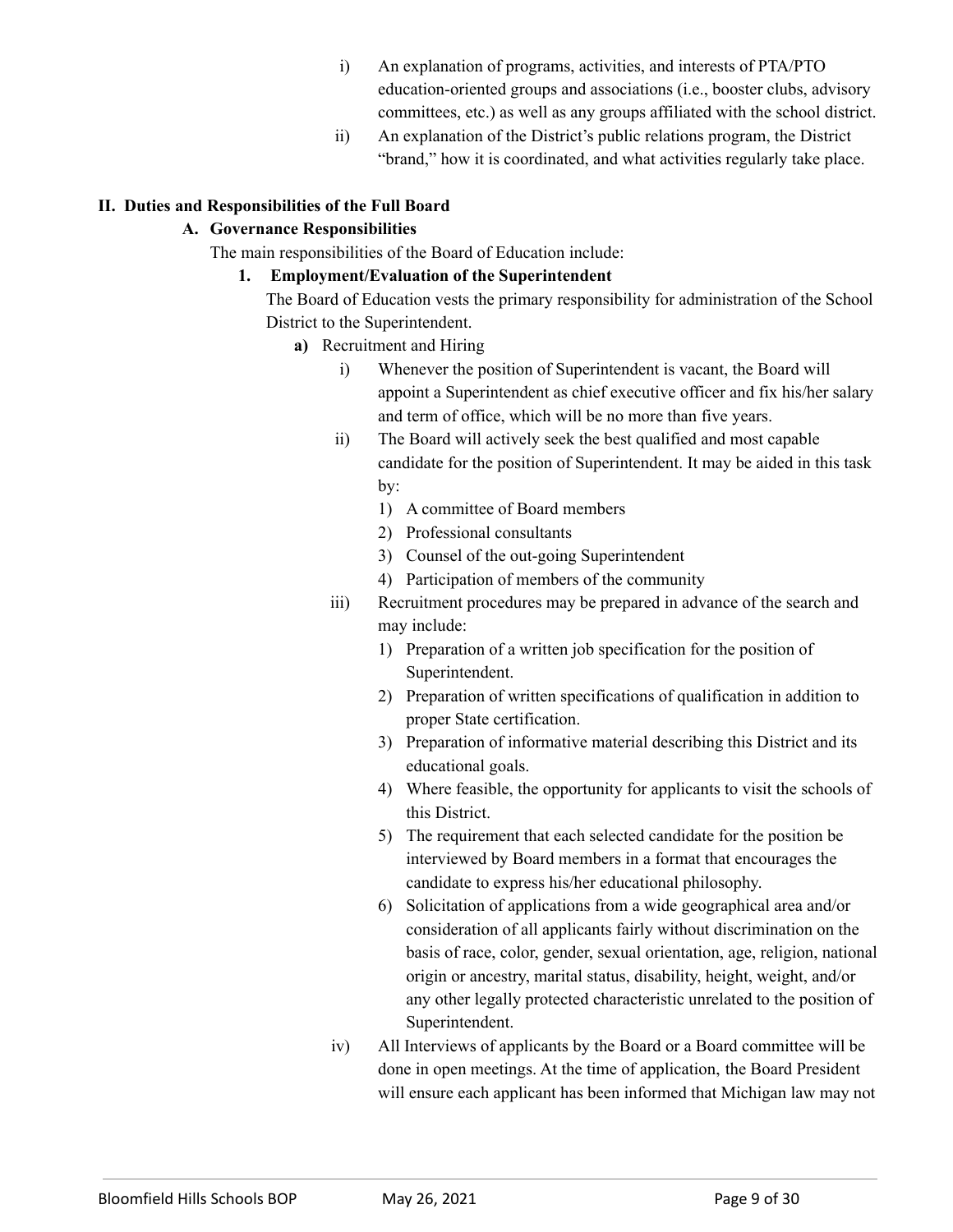permit the Board to protect his/her application from disclosure and any interviews must be open to the public.

- v) The Superintendent must submit to a criminal history record check from the Michigan State Police. See Policy 4002 (Criminal Background Checks).
- vi) A candidate's intentional misstatement of facts material to: (1) his/her qualification for employment; or (2) the determination of his/her salary, will be considered by the Board to constitute grounds for dismissal.
- vii) Necessity of School Administrator's Certificate.
	- 1) A person employed as Superintendent by the Board who was a school administrator in Michigan prior to January 4, 2010, is not required to have a school administrator's certificate as issued by the Michigan Department of Education. However, such persons must confirm s/he meets the continuing educational requirements for school administrators as established by the State Board of Education.
		- 2) All other persons employed as Superintendent must either have a valid school administrator's certificate or be enrolled, or become enrolled, in a program leading to certification as a school administrator within six months of beginning the position. Certification must be completed within three years or the person may not continue to be employed as the Superintendent.
- **b)** Employment Contract
	- i) The Superintendent must be employed pursuant to a signed contract. The contract will include:
	- ii) The term for which employment is contracted, including beginning and ending dates;
	- iii) The salary which the Superintendent will be paid;
	- iv) The benefits to which the Superintendent will or is entitled to receive; and
	- v) Any other matters as may be necessary for a full and complete understanding of the employment contract.
- **c)** Principal Residence
	- i) The Superintendent must maintain his/her principal residence within a 50 mile radius of the geographic boundaries of the School District unless otherwise approved by the Board.
	- ii) No residency requirement will be imposed if the Superintendent's spouse is employed by another public employer and the spouse is subject to a condition of employment or promotion that requires him/her to reside less than 50 miles from the nearest boundary of his/her public employer.
- **d)** Examinations and Evaluations
	- i) The candidate selected as Superintendent may be required to undergo a physical and/or psychiatric examination or evaluation reasonably related to the duties s/he will be required to perform.
	- ii) The School District will bear the costs of such examinations and evaluations.
- **e)** Unsatisfactory Performance Obligations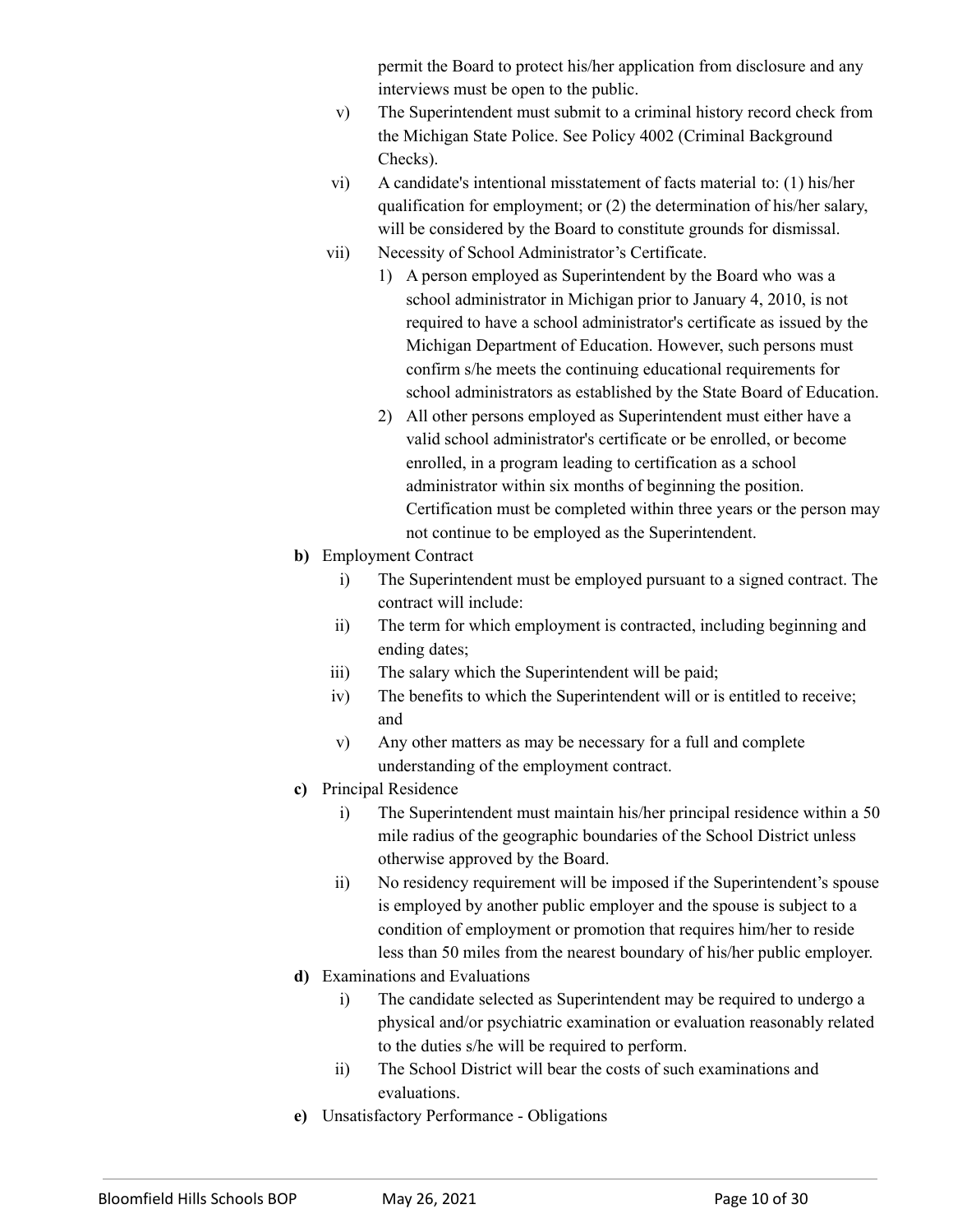- i) The Board has an obligation to the citizens of the School District to employ the best trained and equipped professional leaders to meet the educational needs of the School District's children. The Board will meet this obligation by retaining only a highly qualified person as Superintendent.
- ii) If the services of the Superintendent are found to be unsatisfactory to the Board, s/he will be notified by the Board President and given an opportunity to correct the unsatisfactory conditions. If the Superintendent's services continue to be unsatisfactory, s/he will be notified in writing by the Board President, as approved by the Board.
- **f)** Termination
	- i) Consistent with MCL 380.1229(1) of the Revised School Code, the Board may non-renew the Superintendent's contract, with or without cause and with or without prior notice, provided it votes on non-renewal and provides written notice of the non-renewal at least 90 days prior to expiration date of the contact. If written notice of non-renewal of the Superintendent's contract is not given at least 90 days before termination of the contract, the contract is renewed for an additional one-year period.
	- ii) The Board may choose whether to extend the contract for an additional year before the contract expires, in accordance with the terms of the contract.
	- iii) The contract of the Superintendent may be terminated during its term for cause. The Superintendent will be entitled to notice of the reasons and a reasonable opportunity to address the Board prior to any vote on termination of the contract.
- **g)** Incapacity
	- i) Appointment of Superintendent Pro Tempore
		- 1) The Board is required to appoint a Superintendent pro tempore by a majority vote of the Board upon determining the Superintendent is incapacitated in such a manner that s/he is unable to perform the duties of the office.
		- 2) The Board will fix the compensation of the Superintendent pro tempore who will serve until the Superintendent's incapacity is removed or until the expiration of the Superintendent's contract or term of office, whichever is sooner.
		- 3) The Superintendent pro tempore will perform all of the duties and functions of the Superintendent and may be removed at any time for cause by a majority vote of the members of the Board.
	- ii) Determination of Incapacity
		- 1) The Board will exercise its authority under law to determine the incapacity of the Superintendent at the request of the Superintendent and with medical documentation, upon certification of a physician selected and compensated by the Board.
		- 2) If the Board determines the Superintendent is unable to perform the duties of the office, the Superintendent may, at the request of the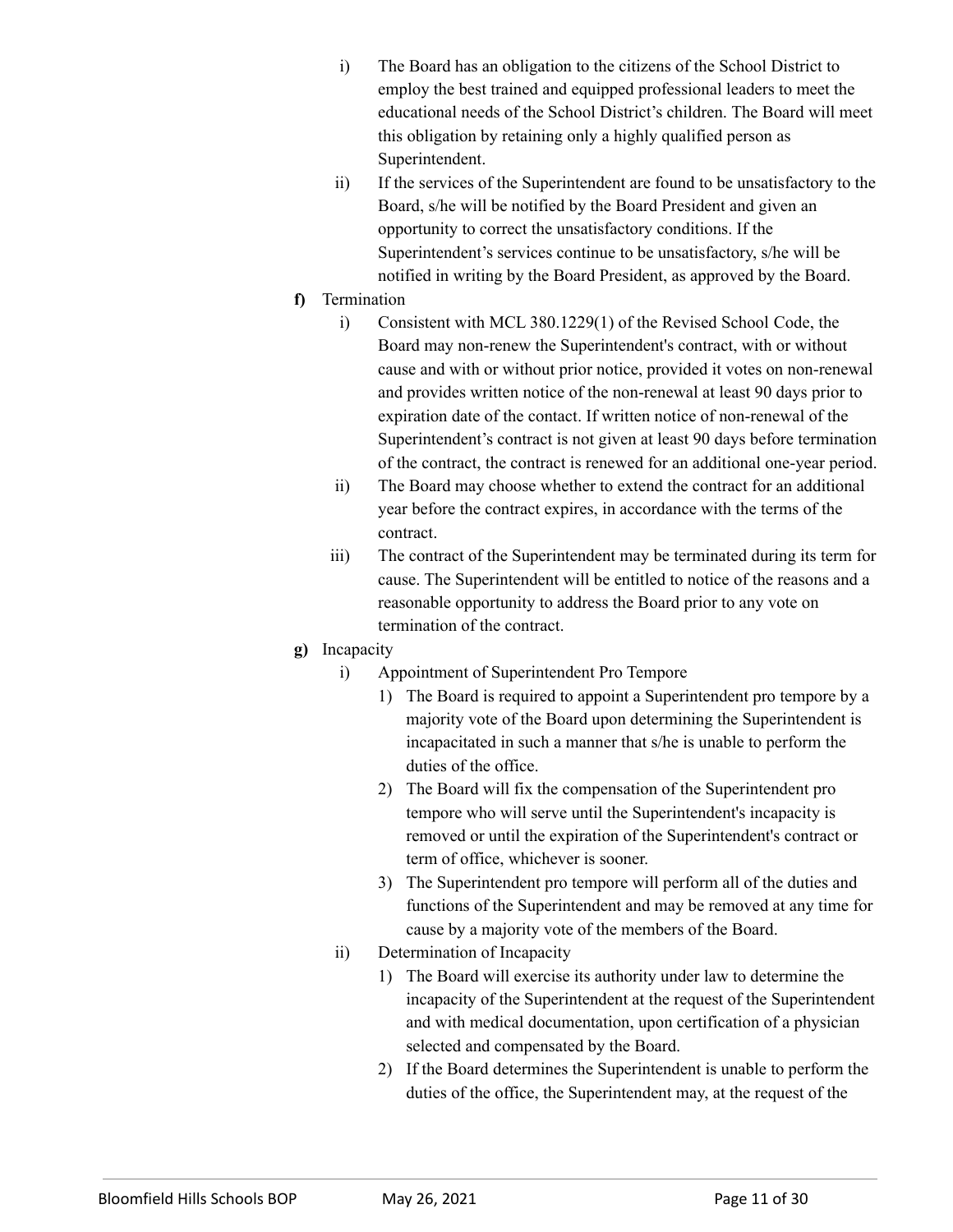Board, be placed on sick leave with such pay to which s/he may be entitled or which may be authorized by the Board.

- 3) The foregoing leave shall not extend beyond the contract or term of office of the Superintendent.
- **h)** Return to Active Service
	- i) Upon request to the Board President, the Superintendent will be returned to active duty status unless the Board denies the request within 10 days of receipt of the request.
	- ii) The Board may require the Superintendent to establish, to its satisfaction, that the Superintendent is capable of resuming his/her duties on a full-time basis.
	- iii) The Board may demand the Superintendent return to active service, and upon receipt of medical evidence showing the Superintendent is able to resume his/her duties, the Superintendent will return to active service.
- **i)** Due Process
	- i) The Superintendent may request a hearing before the Board on any action taken under this operating procedure.
	- ii) The Board, after reviewing the request, may grant a hearing before the Board, refer the matter to an executive session, or retain legal counsel or an investigator to look into the complaint's allegations.
	- iii) The Board may place the Superintendent on leave during an investigation or prior to a hearing.
	- iv) The Superintendent will be advised, in writing, of the Board's decision within ten (10) business days or after completion of an investigation, whichever is later, after the Board receives the written request. The Board's decision will be final and is not subject to appeal.

# **2. District and Board Goals - Create and Monitor**

- **a)** Drafting (with the Superintendent/team of 8), adoption, and accountability for execution of annual district goals and (internal) Board goals (goal creation typically performed in January).
- **b)** Performance monitoring/audit of progress on goals.

# **3. Strategic Planning - Monitor**

Ensure that strategic planning reflects district mission, vision, values, and goals.

# **4. Budget**

Approval of an annual, fiscally responsible budget.

- **5. Policy**
	- **a)** Review and update as necessary district policies to ensure compliance is practical and consistency and coordination exist with all district policies
	- **b)** Annual evaluation of the [Superintendent](https://www.masb.org/portals/0/Education_Community/Superintendents/SuptEvalInstrument_LSD.pdf) for renewal of contract or hire as necessary.

# **6. Community Liaisons**

Serve as liaisons to the community and represent the district and community when agreed upon by the full board.

# **B. Open Meetings**

**1. Annual Organizational Meeting**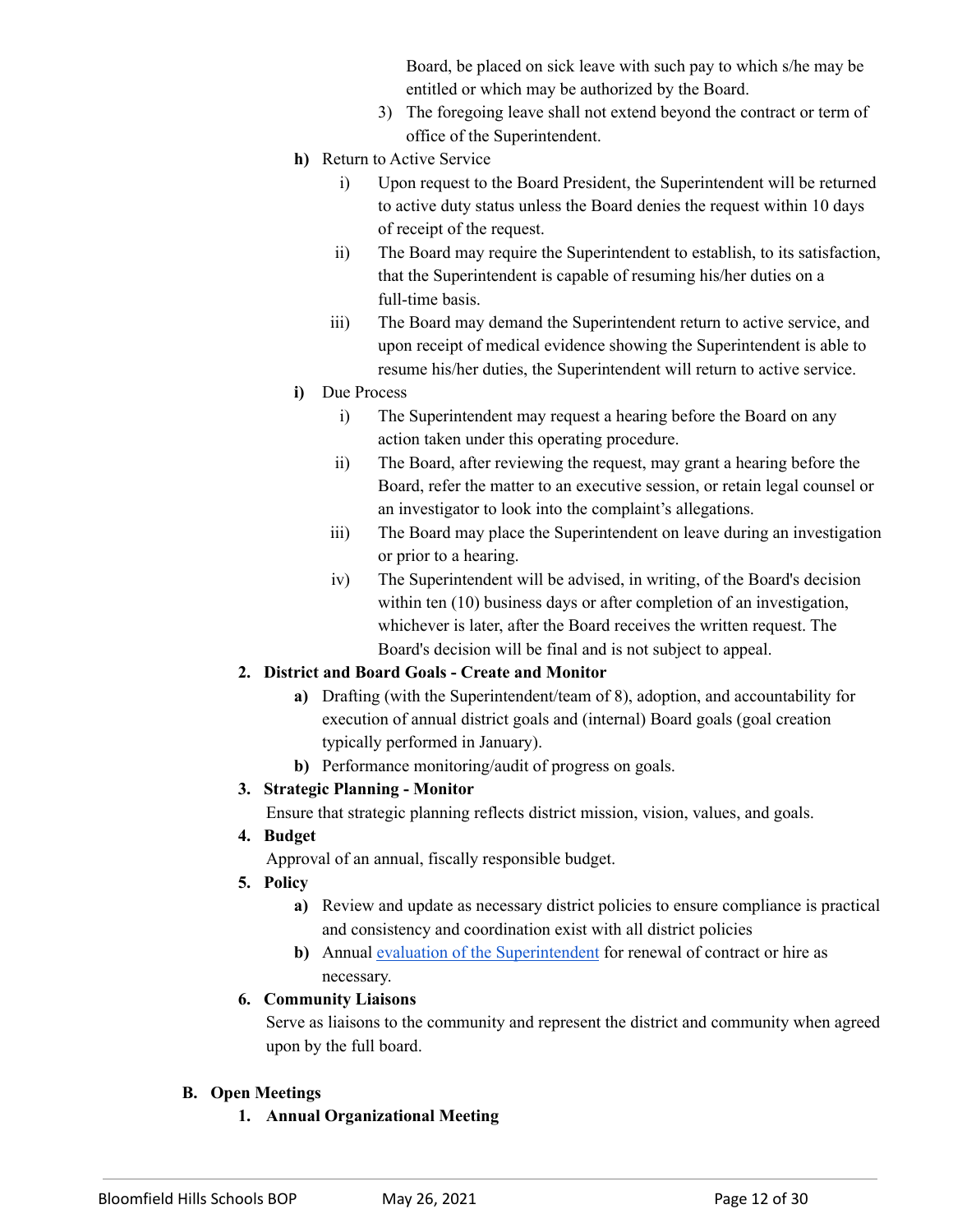At the annual organizational meeting, the Board will:

- **a)** Elect its officer (President, Vice President, Secretary, and Treasurer) [District](https://www.bloomfield.org/about-us/board-of-education/district-policy-manual) Policy [Manual](https://www.bloomfield.org/about-us/board-of-education/district-policy-manual)
- **b)** Establish a schedule of regular Board meetings for the year.
- **c)** Discuss and establish the appointment of standing committee chairs.
- **d)** Discuss and establish the appointment of any committee members and Board liaisons.
- **e)** Discuss the election of all Board representatives to various committees such as OCSBA.

# **2. Meeting Agendas**

- **a)** The Superintendent and Board Committee of the Whole will agree upon all Regular Meeting, Study Session, Workshop, Special Meeting, and Retreat agendas prior to each meeting.
- **b)** The agenda will list the various matters to come before the Board and will serve as a guide for the order of procedure for the meeting.
- **c)** Individual Board members may request items on the agenda upon concurrence of the Agenda Committee for the meeting the proposed item is being considered.
- **d)** The regular meeting agenda will be accompanied by a report from the Superintendent which will contain information relating to the School District and recommendations for Board action. Any matter proposed by the superintendent and requiring Board action will be presented via a written recommendation that appears on the agenda.
- **e)** The Board will transact business according to the agenda. The order of business may be altered and items added at any meeting by a majority vote of the members present.

# **3. Agenda Statement**

Each agenda will contain the following statement: This is a meeting of the Board of Education in public for the purpose of conducting the School District's business and is not to be considered a public community meeting. There is a time for public participation during the meeting.

# **4. Service of the Agenda**

- **a)** The agenda for each regular meeting should be emailed to each Board member no later than 3 days so the Board has sufficient time to study the agenda.
- **b)** The agenda for a special meeting should be delivered at least 12 hours before the meeting, consistent with Board bylaws concerning special meetings.
- **c)** The agenda for a study session of the Board workshop may be provided to each Board member at any time prior to the meeting.

# **5. Consent Agenda**

- **a)** When the agenda is prepared, the Superintendent and Agenda Committee will determine items, if any, that qualify to be placed on the consent agenda.
- **b)** A consent agenda will include items of a routine and/or recurring nature grouped together under one action item.
- **c)** For each item listed as part of a consent agenda, the Board will be furnished with background material.
- **d)** All such items shall be acted upon by one vote without separate discussion, unless a Board member requests that an item be withdrawn for individual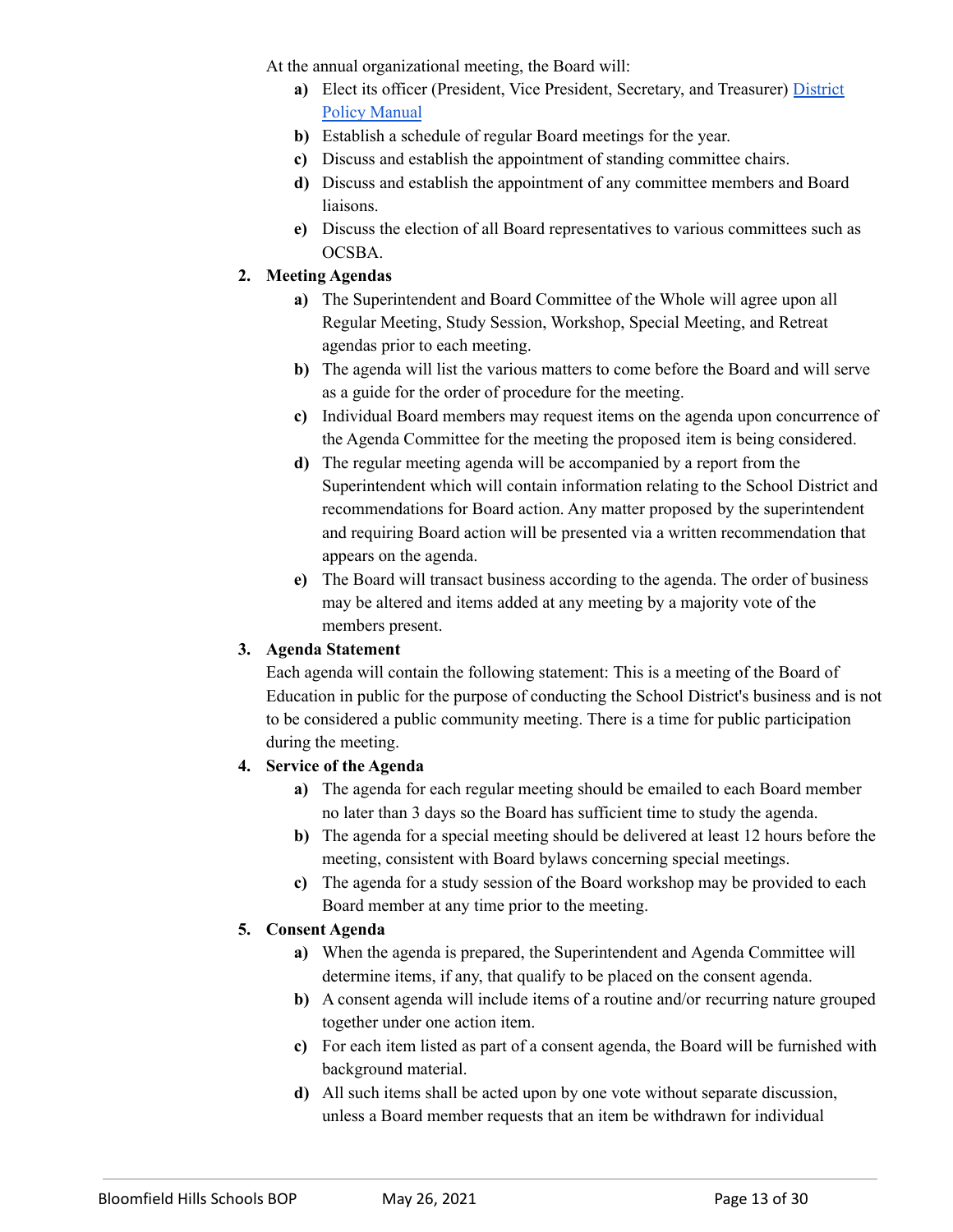consideration. If this occurs, the remaining items will then be adopted under a single motion and vote.

- **e)** Items typically included on the consent agenda are:
	- i) all routine items
	- ii) all routine contracts and contract renewals, such as shared service agreements and insurance contracts
	- iii) association memberships
	- iv) routine expenditures
	- v) routine personnel items
	- vi) routine bid considerations
	- vii) items recommended by the Superintendent

#### **6. Questions About the Agenda**

Questions or requests about an agenda will be addressed through the Superintendent unless extenuating circumstances occur.

#### **7. Preparation**

- **a)** The administration will ensure that supporting information required for informed decision-making is supplied to each member ideally 48 hours in advance of a Board meeting or Board committee meeting.
- **b)** All meeting participants must be prepared to address items on the agenda. Board members will read agenda packet materials before the meeting and may ask agenda item-related questions of the Superintendent or his/her designee before the meeting.
- **c)** Board members are not precluded from asking relevant questions about agenda items during meetings; however, the right to question should not serve as an excuse for lack of preparation.

# **8. Participation**

- **a)** Public Comment Guidelines
	- i) Audience participation is limited to the portion of the meeting designated as public participation. The audience should not enter into discussion or debate on matters being considered by the Board at any other time during a Board meeting, unless recognized by the presiding officer.
	- ii) A member of the audience may be asked, prior to addressing the Board on an agenda or non-agenda item, to complete a public comment card inside the Board Room and giving the form to the administrative record keeper prior to the start of the meeting. Each speaker may be limited by a time set prior to public comment (typically 3-5 min) if the length of the overall public comment prevents the Board from conducting Board business and is compliant with all Open Meeting Act requirements.
	- iii) Before public comment, the Board President will read the following statement: "Public comment is an opportunity for the public to address the Board of Education. It is not a time for dialogue. If you would like a response, please provide the Board with your name and contact information. You will receive a response within two weeks. In the interest of time, the Open Meetings Act provides that Boards may place limits on the time allotment for an individual comment. In addition to making a public comment, you may also email the Board at any time.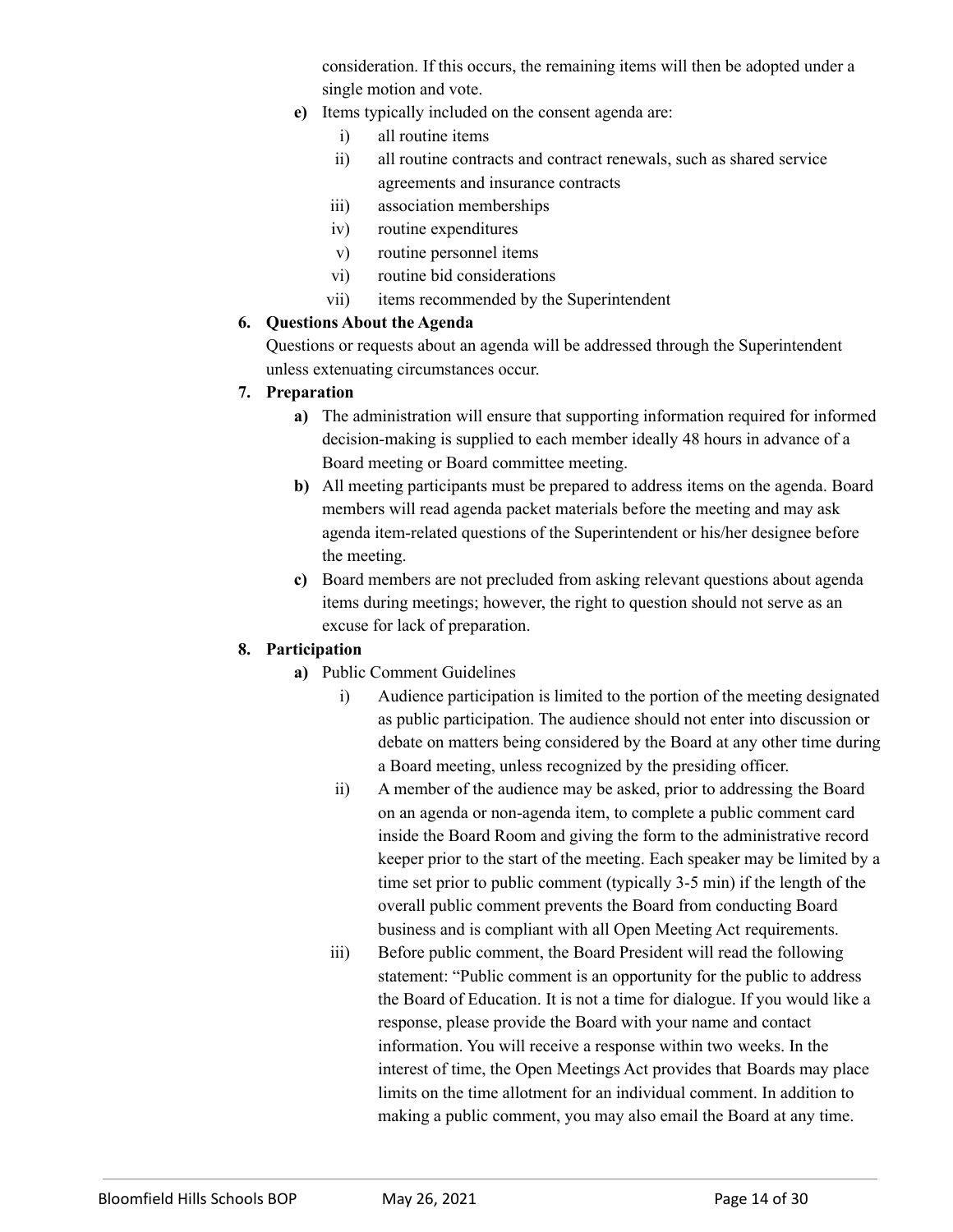Any comment that contains profanity, threats, defamatory remarks or is otherwise exempt from First Amendment protection will be excluded from public comment. If you are speaking on behalf of a group or organization, please identify who you represent. Thank you for taking the time to address the BHS Board of Education."

- **b)** Public Comments Regarding the Superintendent
	- i) Any person or group having a legitimate interest in the operations of the School District has the right to present a request, suggestion, or complaint regarding the Superintendent to the Board during public comment in any Board meeting.
	- ii) Should the matter be a concern which cannot be resolved through discussion with the Superintendent, the complainant may submit a written request for a conference to the Board. This request should include:
		- 1) The specific nature of the complaint and a brief statement of the facts giving rise to it;
		- 2) The way it is alleged the complainant (or child of the complainant) has been affected adversely;
		- 3) The reason the matter could not be resolved with the Superintendent; and
		- 4) The action the complainant wishes to be taken and the reasons why such action should be taken.
- **c)** Public Comments Regarding Employees/Students

The Board will not permit comments on individual employees or students in public sessions that are defamatory, inappropriately derogatory or in ridicule of a person, subject to applicable law.

# **9. Interaction with Audience**

- **a)** Board members will listen to public comments.
- **b)** The Board President may direct administration to investigate item(s) and report back to the Board.
- **c)** Board members will not immediately respond or enter into discussion with the audience during a meeting.

# **10. Board Member Participation in Discussion, Debate, and Voting**

- **a)** All Board members will vote on all action items.
- **b)** Members will only recuse themselves from voting (abstention) in the case of a legal conflict of interest publicly identified by the member, and consistent with Board Policy.
- **c)** An abstention under any other circumstances shall be recorded as a vote of "no".
- **d)** All members may make motions, second motions, and enter into debate on all agenda items.
- **e)** In case of a tie, the action item fails. The President may bring the item back to the Board for further consideration.
- **f)** In case of a less than unanimous vote, the Board will support the majority decision and go forward in harmony.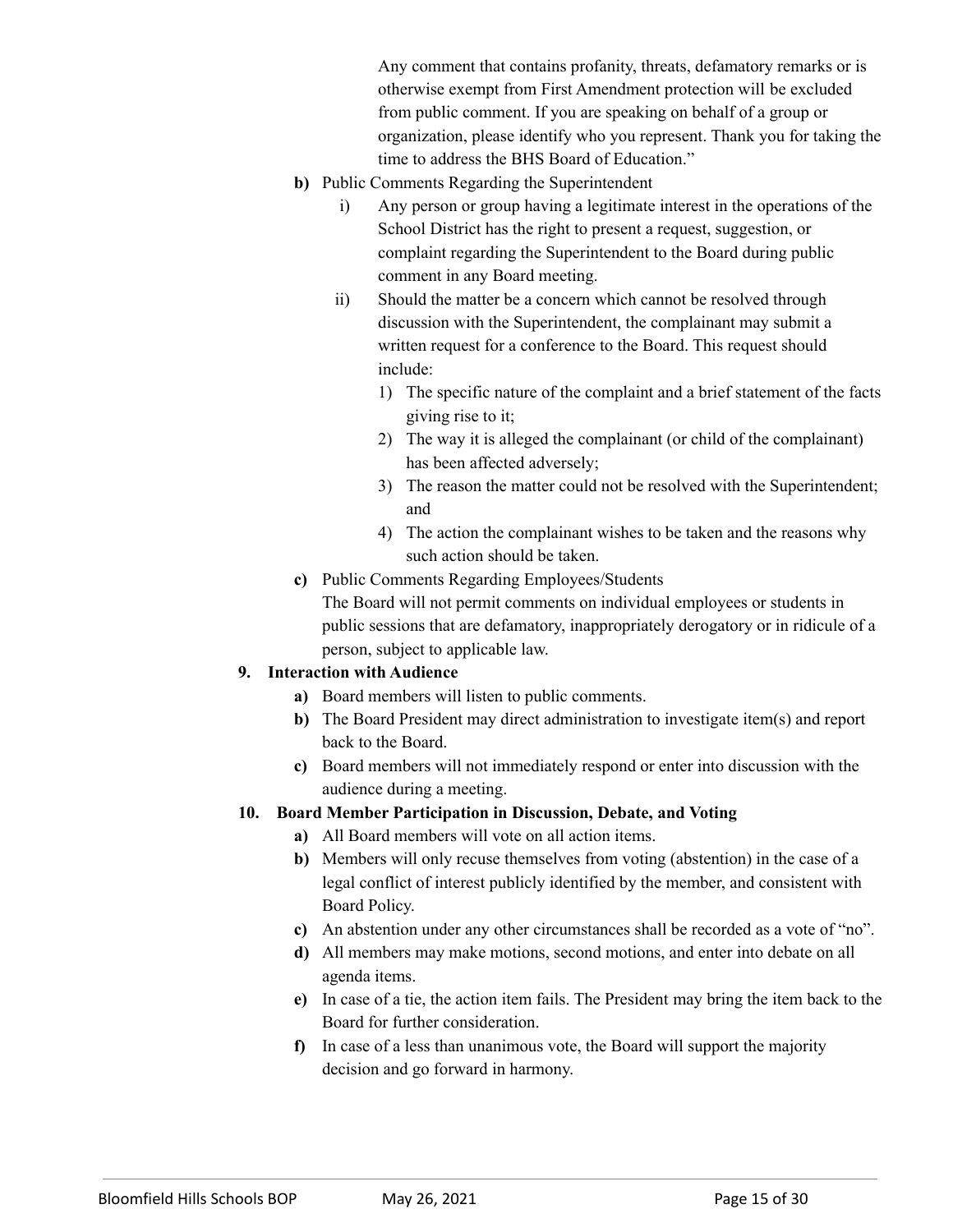- **g)** A majority of the members elected or appointed to and lawfully serving on the Board (normally four of seven; three if only five Board members are lawfully serving) is needed to pass an action item.
- **h)** Board members should refer any inquiries about closed sessions to the Superintendent as appropriate.

# **C. Closed Meetings/Sessions**

# **1. Requirements**

The Board may, by means of a roll call, vote to meet in a closed session for the reasons listed below. Either a majority or two-third's vote of the Board is required, as follows:

- **a)** Majority Vote Required:
	- i) To consider the dismissal, suspension, or disciplining of, or to hear complaints or charges brought against, or to consider a periodic personnel evaluation of a public officer, staff member, or individual agent, if the named person requests a closed hearing.
	- ii) To consider the dismissal, suspension, or disciplining of a student if the student or student's parents request a closed hearing.
	- iii) For strategy and negotiation sessions regarding collective bargaining agreements if either negotiating party requests a closed hearing.
- **b)** Two-Thirds Vote Required:
	- i) To consider the purchase or lease of real property up to the time an option to purchase or lease that real property is obtained.
	- ii) To consult with its attorney regarding trial or settlement strategy in connection with specific pending litigation, but only if an open meeting would have a detrimental financial effect on the litigation or settlement position of the School District.
	- iii) To consider material such as written opinions of counsel which are exempt from discussion by state or federal law.
	- iv) To review the specific contents of an application for employment or appointment, if the candidate requests the application remain confidential.

# **2. Confidentiality**

- **a)** Except to the School District's legal counsel or as directed by an order of a court with competent jurisdiction, Board members are prohibited from disclosing the content of discussions that take place during closed sessions.
- **b)** In addition, Board members are prohibited from communicating with a party outside of a closed meeting regarding the substance of the meeting, either during or after the course of the meeting.

# **3. Student Discipline Hearings**

- **a)** If a student or parent requests a closed hearing, a vote must be taken.
- **b)** The purpose of the closed session should be announced, as follows: To consider a student disciplinary matter, pursuant to the request of the parent/guardian.
- **c)** If, at any time during the hearing, the student, parent, or authorized representative withdraws the request for a closed hearing, the matter will proceed as an open student discipline hearing meeting.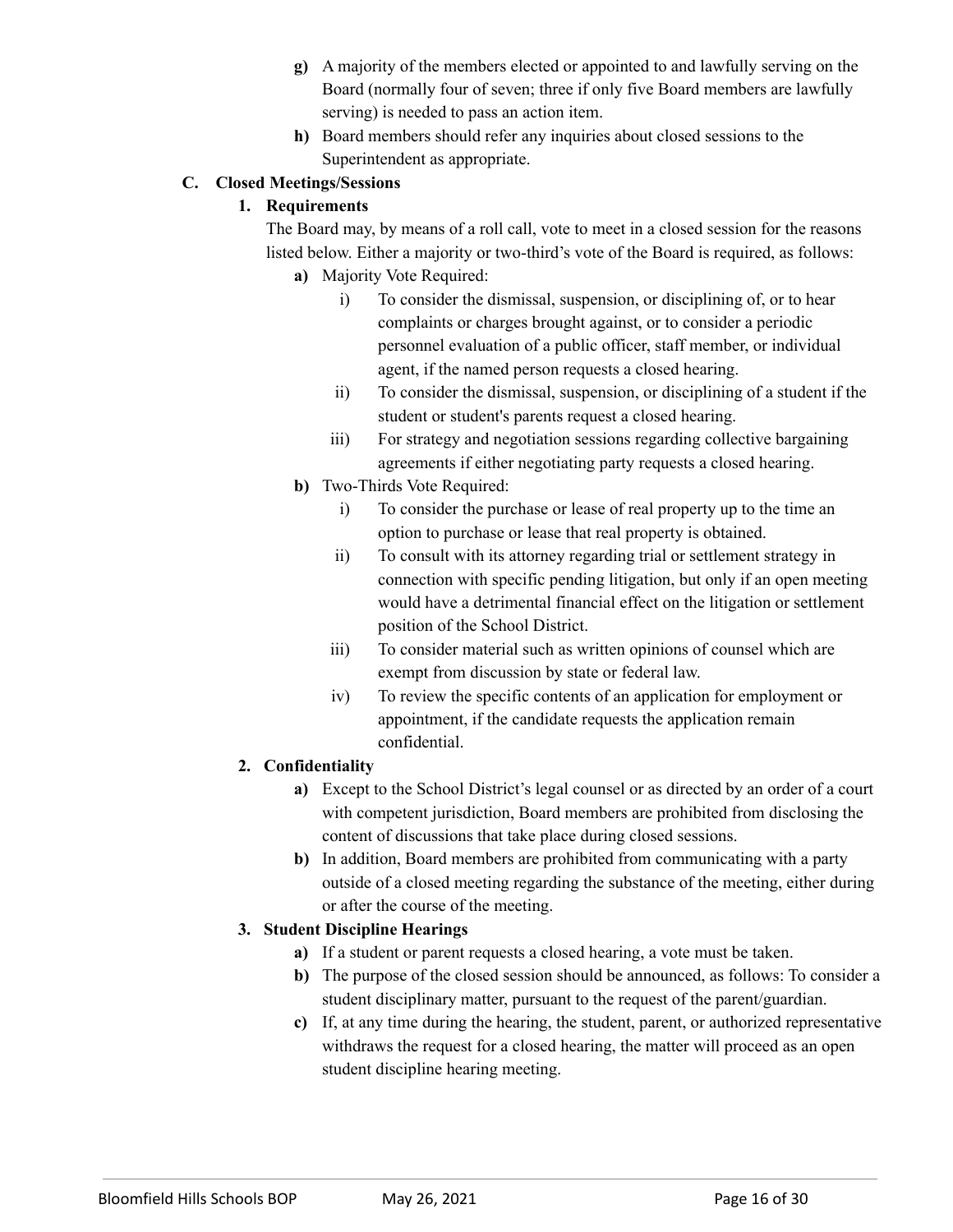- **d)** The persons invited into a closed session will include the student, his/her parents, his/her authorized representatives, and the school administrators bringing charges against the student.
- **e)** If other persons are needed for the student discipline hearing or are requested to attend by the student/parents, such people may be admitted at Board discretion.
	- i) Witnesses should be admitted when needed to provide relevant information to the Board. Such persons should be asked to leave the closed session after they have spoken to the Board.
	- ii) Witnesses may be required to affirm that they will tell the truth.

#### **D. Meeting Minutes**

# **1. Open Meetings**

The Secretary will designate a person to keep minutes of each meeting.

- **a)** The minutes will show: the date, time, place, members present, members absent, any decisions made at a meeting open to the public, and the purpose or purposes for which a closed session is called.
- **b)** The minutes will also include all roll-call votes.
- **c)** The minutes will only reflect action taken by the Board and, if requested, remarks of Board members and School District administration.
- **d)** Minutes of the preceding meeting must be approved by the Board and endorsed by the Secretary at the next meeting.
- **e)** The official minutes will be bound together by school year and kept in the Board office.

# **2. Public Inspection**

- **a)** Proposed minutes are available for public inspection within 8 days after the meeting for which the minutes were made.
- **b)** Approved minutes will be available for public inspection not later than 5 days after the meeting at which the minutes were approved.
- **c)** The minutes will be available for inspection at the Booth Center, 7273 Wing Lake Road, Bloomfield Hills MI 48301 and will be available for purchase at a fee estimated by the business office to cover the cost of printing and copying.

# **3. Personally Identifiable Information**

The Secretary will not include in or with meeting minutes any personally identifiable information on any student of the School District which, if released, would violate the Family Educational Rights and Privacy Act ([FERPA](https://www2.ed.gov/policy/gen/guid/fpco/ferpa/index.html)).

# **4. Closed Meetings**

- **a)** The Board will designate a person to keep separate minutes of each closed meeting.
- **b)** Closed meeting minutes will be retained by the Secretary of the Board but will not be available to the public and will only be disclosed if required by a civil action filed under the Open Meetings Act.
- **c)** Closed meeting minutes may be destroyed one year and one day after approval of the minutes of the regular meeting at which the closed session was held.

# **E. Legal Action**

# **1. Receipt of Legal Documents**

**a)** Service of Process on the Board of Education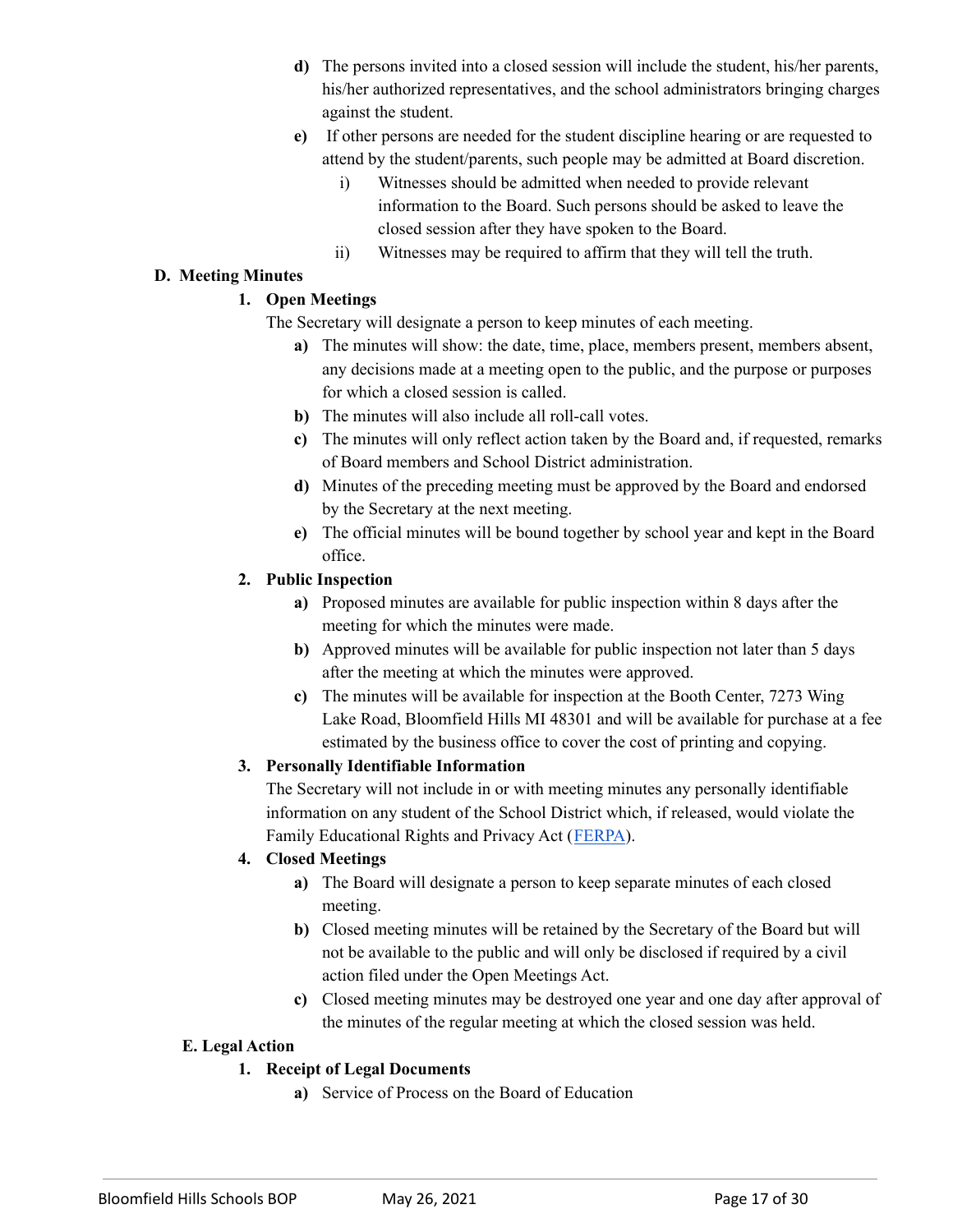In suits against the Board, only the Board President or Superintendent may accept service on behalf of the Board.

- **b)** Service of Process of Legal Documents on District
	- i) Employees may be served with legal documents if:
		- 1) The documents request not only public records (such as employees' personnel files), but also student education records and other documents and electronically stored information maintained by the District; or
		- 2) The documents direct employees to testify at a deposition or hearing concerning issues that fall within the employees' employment responsibilities.
	- ii) An employee served with legal documents in his/her official capacity as a Board employee must immediately provide copies of the documents to the building principal or site administrator. The building principal or site administrator must immediately provide copies to the Director of Human Resources and must follow his/her directives.

# **2. Release of Information/Documents**

- **a)** Generally, confidential personnel records, student records, or personal observations or opinions about student behavior/academic performance do not have to be disclosed. The law makes an exception for a subpoena or court order.
- **b)** Board policy requires the building principal or a site administrator to release only the documents specifically identified in the subpoena or order.
- **c)** In circumstances where, in responding to a subpoena or order, information is developed or summarized from the student's education records, a copy of that information and a statement of the purpose for which it was prepared will be filed in the student's cumulative folder.

# **3. Actions Against or Involving the Board or Board Member**

It is not unusual for Board employees to be served with subpoenas and/or called as witnesses.

- **a)** Board legal counsel and the Superintendent will assist Board employees in these matters. If doing so is in the Board's best interest, the building principal, site administrator, or Board attorney will accompany the employee to the deposition or hearing.
- **b)** This policy d**o**es not prohibit Board employees from consulting with their own independent legal counsel, but they are prohibited from discussing or releasing student personally identifiable information to a third party except as expressly authorized by the law.

# **III. Board Member Roles and Responsibilities**

# **A. Communication**

- **1. Requests for Information**
	- **a)** While acting within their official capacity, Board members have the right to seek and request information from the District.
	- **b)** Requests for information should be made to the Superintendent or his/her designee using the "[Communication](https://drive.google.com/file/d/1zOUfIPbc1lM0zGxjAIeCWjjfSfyBPuif/view?usp=sharing) Protocol" linked here.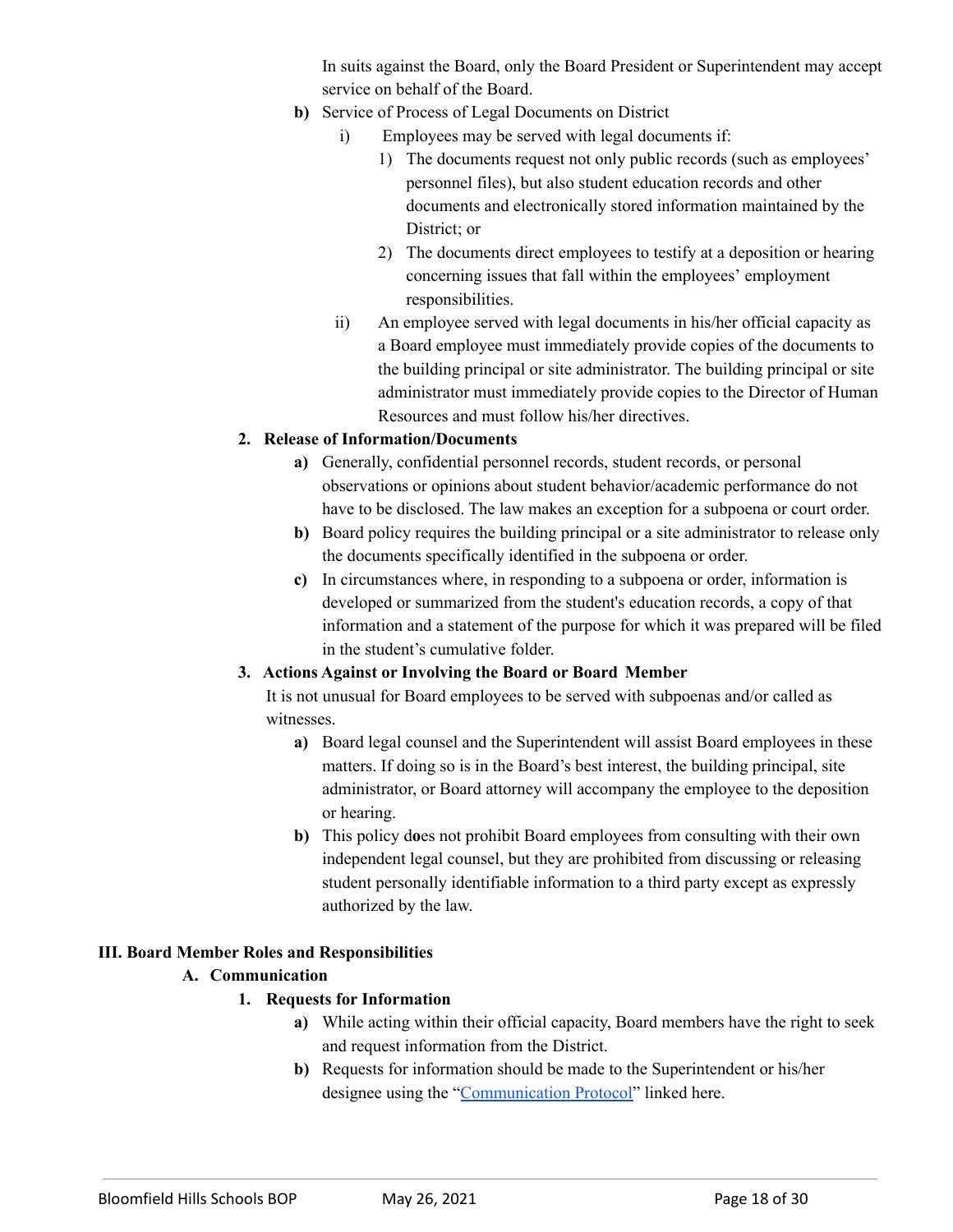**c)** The Board desires to maintain open channels of communication between itself and District staff and will apply the following principles to carry out this goal:

# **2. Board Member to Board Member**

- **a)** Limitations
	- i) In compliance with the Open Meetings Act, Board member communication outside of Board meetings and strictly social events are limited to groups of no more than three persons, to include phone calls, texts, and email.
	- ii) As there are situations where the Board president, other Board members, or Superintendent/administration will have to share information with the whole Board via email or text, those communications should be considered one-way and should only be answered if necessary. The suggested method of sending any email to the fullBoardis to send it to the appropriate administrative andBoardassistant for distribution or to use the blind copy feature.
	- iii) Full Board email may be answered (excepting minimal circumstances cited below) by the recipients ONLY to the sender him/herself and not to the greater group.This involves not using the "reply all" function of email (just a single reply to sender) or starting a new text chain that is 1:1 or 1:2.
- **b)** Exceptions
	- i) Purely logistical questions/information can be relayed as a response to a group communication (such as "what time?" or "where is the meeting?"), but any discussions, expressions of opinions, or factual information that could lead to decision-making by Board members is strictly forbidden when more than three members are involved in the communication.
	- ii) Because Board business does require attention between Board meetings/study sessions (e.g. the work of subcommittees, task forces, mitigation of staff/community concerns, etc.), it is the responsibility of the Board president or vice-president, on a weekly basis, to relay any pertinent information affecting the district to any Board members (either as 1:1 or 1:2 conversation) that are not actively working on the matter. In this way, all Board members will be apprised of Board-relevant information that may not otherwise be listed in weekly updates from administration, or for which it is not necessary or timely to place on a study session/ Board meeting agenda.
- **c)** Expectation of Privacy
	- i) There is no expectation of privacy for any messages sent by email.
	- ii) Deleted emails may still be accessible on a computer or other electronic device's hard drive or may be retained by the sender, recipient, or other persons included in the email.
	- iii) Emails may be subject to disclosure under the Michigan Freedom of Information Act (FOIA) and should, therefore, always be retained.

# **3. Board Member to Public**

**a)** The Board is expected to respond to emails sent to the full Board, and to individual Board members or groups of Board members (less than the full board.)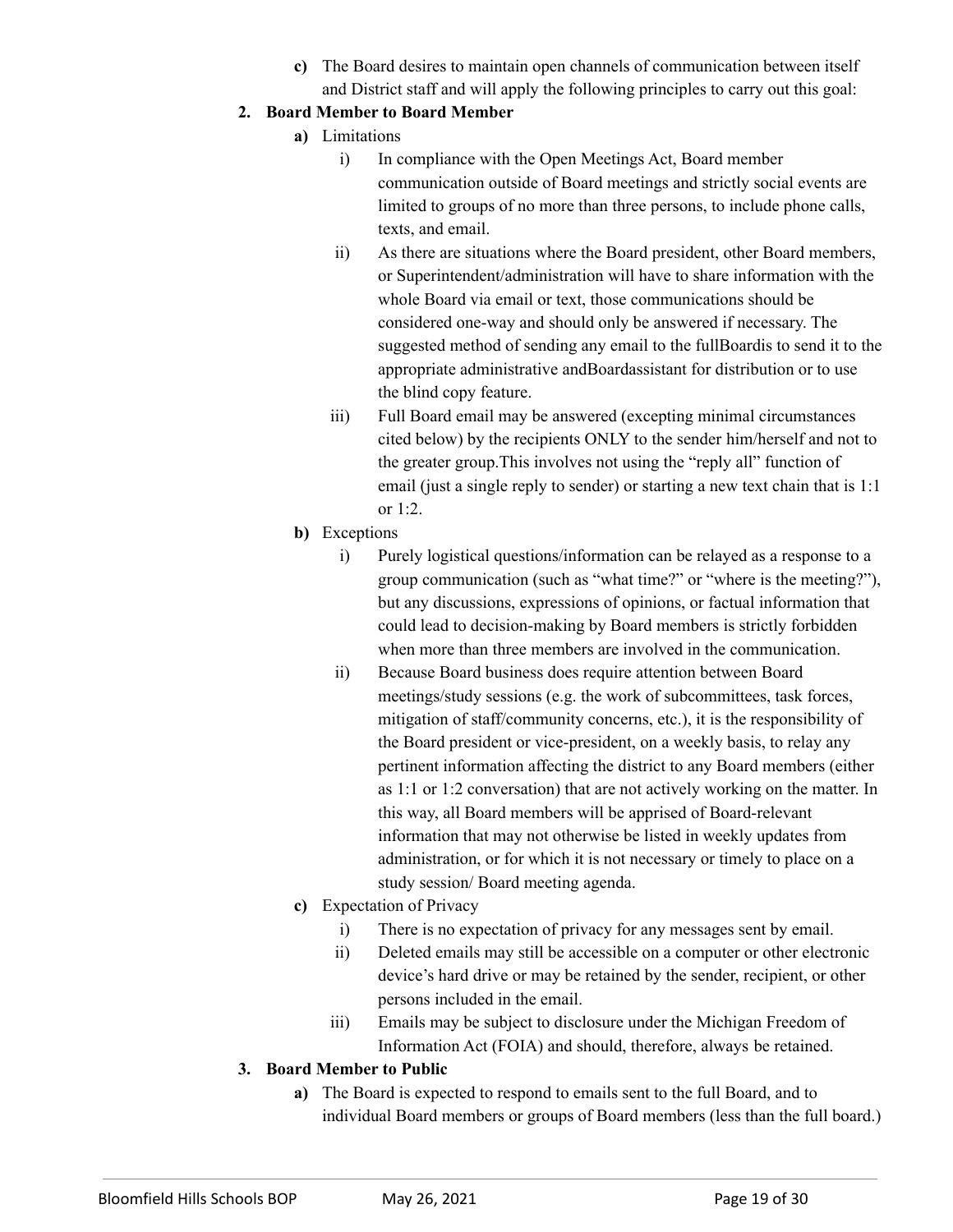As spokesperson for the board, only the President may reply to emails addressed to the full board.

- **b)** All full Board email and all public comment will receive a written response within two weeks (although a shorter time period is preferable.)
- **c)** Only the spokesperson may respond on behalf of the full Board.
- **d)** Individual Board members receiving email may respond, making it clear that they speak on behalf of themselves only and not the full Board.
- **e)** Groups of less than seven Board members may decide among themselves who will respond and will copy the rest of the group with their response. More than one group member may respond, making clear to the recipient which members of the group she or he is speaking on behalf of.
- **f)** Full Board emails that require administrative response should be forwarded to the Superintendent so that he can forward to the appropriate responder. A standard explanation (the reason for forwarding) should precede the forwarding of any email to the Superintendent.
- **g)** Preceding any response, including forwarded email with a standard response, the recipient will be told that the person responding is speaking on behalf of the full Board as its authorized spokesperson.
- **h)** Emails sent jointly to the Board and a staff member will be forwarded to the Superintendent. The Superintendent and spokesperson will decide jointly who will respond (and where appropriate issue a joint response) and what the appropriate response will be.
- **i)** All Board members are copied on all full Board email responses.
- **j)** Any Board member copied on a response will raise any concerns about the content of the response with the spokesperson. If not resolved, the full Board will discuss it in an open meeting.
- **k)** Limited in scope or duration spokesperson duties may be delegated to any Board member upon full Board approval.
- **l)** Unlimited spokesperson duties may only be delegated by amending Board policy and operating procedures.

# **4. General Public Expression**

- **a)** Limitations
	- i) Generally, the Board President functions as the official spokesperson for the Board from time to time, however, individual Board members may make public statements on school matters to the media at large or to local and/or state officials as previously agreed with the full board.
	- ii) It should be understood that any statements of an individual Board member may imply or be interpreted as official positions of the Board. Such misunderstandings can embarrass the Board member, the Board, and the School District as a whole.
	- iii) Thus, Board members should, when writing or speaking on school matters to the media, legislators, other officials, and community members, make clear their views do not necessarily reflect the views of the Board or of their colleagues on the Board unless authorized by the full Board or sharing an authorized statement.
- **b)** Exceptions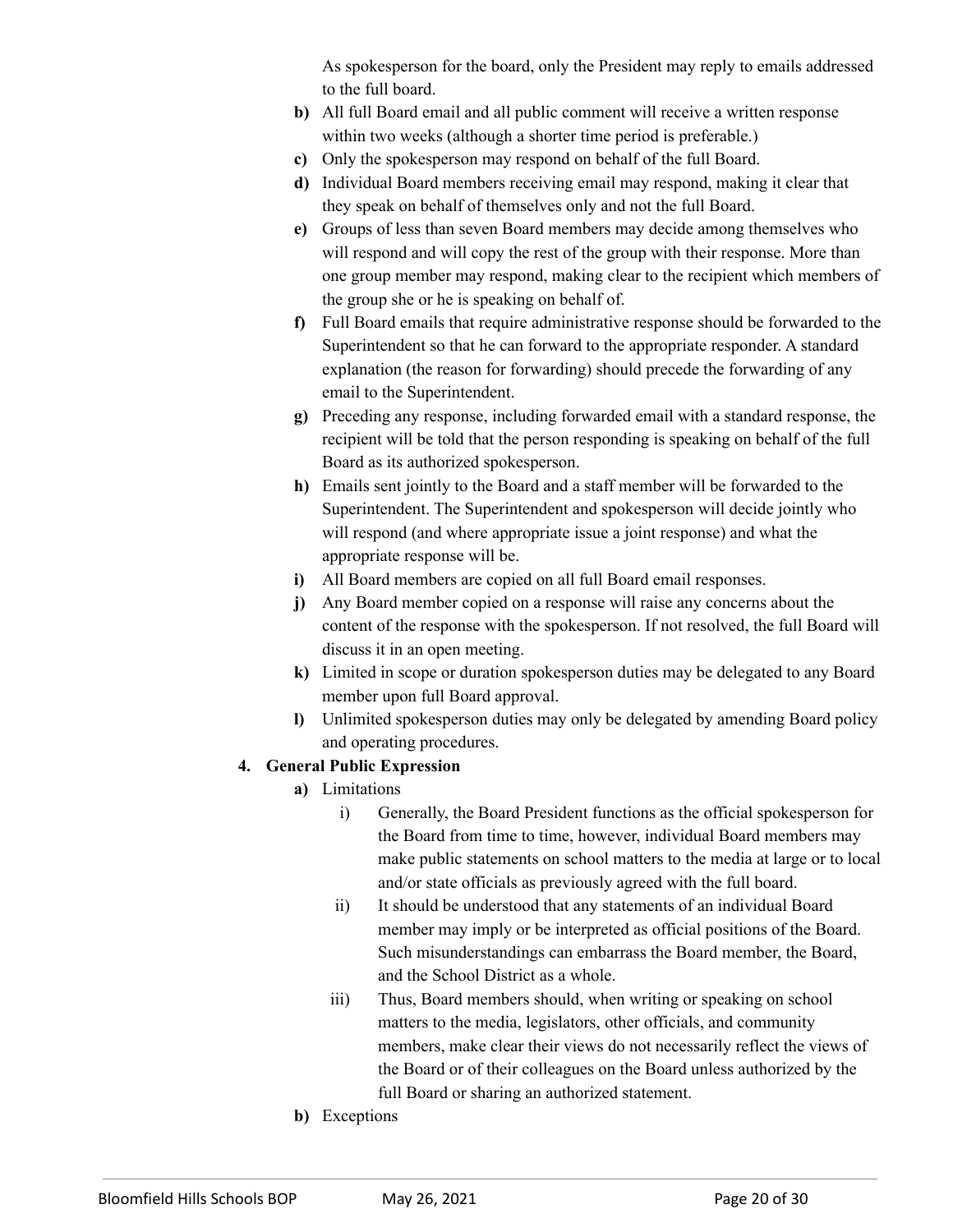- i) This procedure applies to all statements and/or writings by individual Board members not explicitly sanctioned by a majority of its members, except as follows:
	- 1) Communication, such as legislative discussions or proposals, when the Board member has received official guidance and permission from the Board or sanctioned education lobbyists on the matters discussed in the communication.
	- 2) Routine, not for publication, approved statements of the Superintendent and other Board employees.
	- 3) Routine "thank you" letters of the Board.
	- 4) Statements by Board members on non-school matters, provided the statements do not identify the author as a member of the Board.
	- 5) Personal statements not intended for publication.
	- 6) Board members may speak about past voted decisions as the view of the Board (i.e., matters of public record).
- ii) Any Board members with a dissenting vote on a prior matter should refrain from speaking negatively about the prevailing decision of the Board.
- iii) These behaviors should include refraining from making any assurances regarding future Board actions and directing community members to the appropriate individual in the district chain of command with questions/concerns regarding their student(s).

# **5. Use of Social Media**

Postings to social media should be done in a manner sensitive to the Board member's responsibilities, applicable District policies, and legal obligations, including, but not limited to, the following rules:

- **a)** Community electronic communications with the Board, including Twitter, Facebook, and text messages, need to be consistent with the Open Meetings Act;
- **b)** If a Board member develops a website or a blog that will mention District employees, students, etc., the Board member must identify who they are and that the views expressed on the blog or website belong to that individual Board member and do not necessarily reflect the opinion of the entire Board;
- **c)** Board members may not share confidential information;
- **d)** Board members must be careful not to repeat information learned in closed session, or in private conversations with fellow Board members, District staff, or administration;
- **e)** Board members are prohibited from using District logos and trademarks on their blogs or websites; and
- **f)** Information presented on a Board member's social media should not be represented as the Board or district's stance unless it is accompanied by the sharing of district provided content in its entirety.

# **6. Use of Electronic Mail**

- **a)** Permissive Uses of Email
	- i) Email is a form of communication that may conflict with the Open Meetings Act.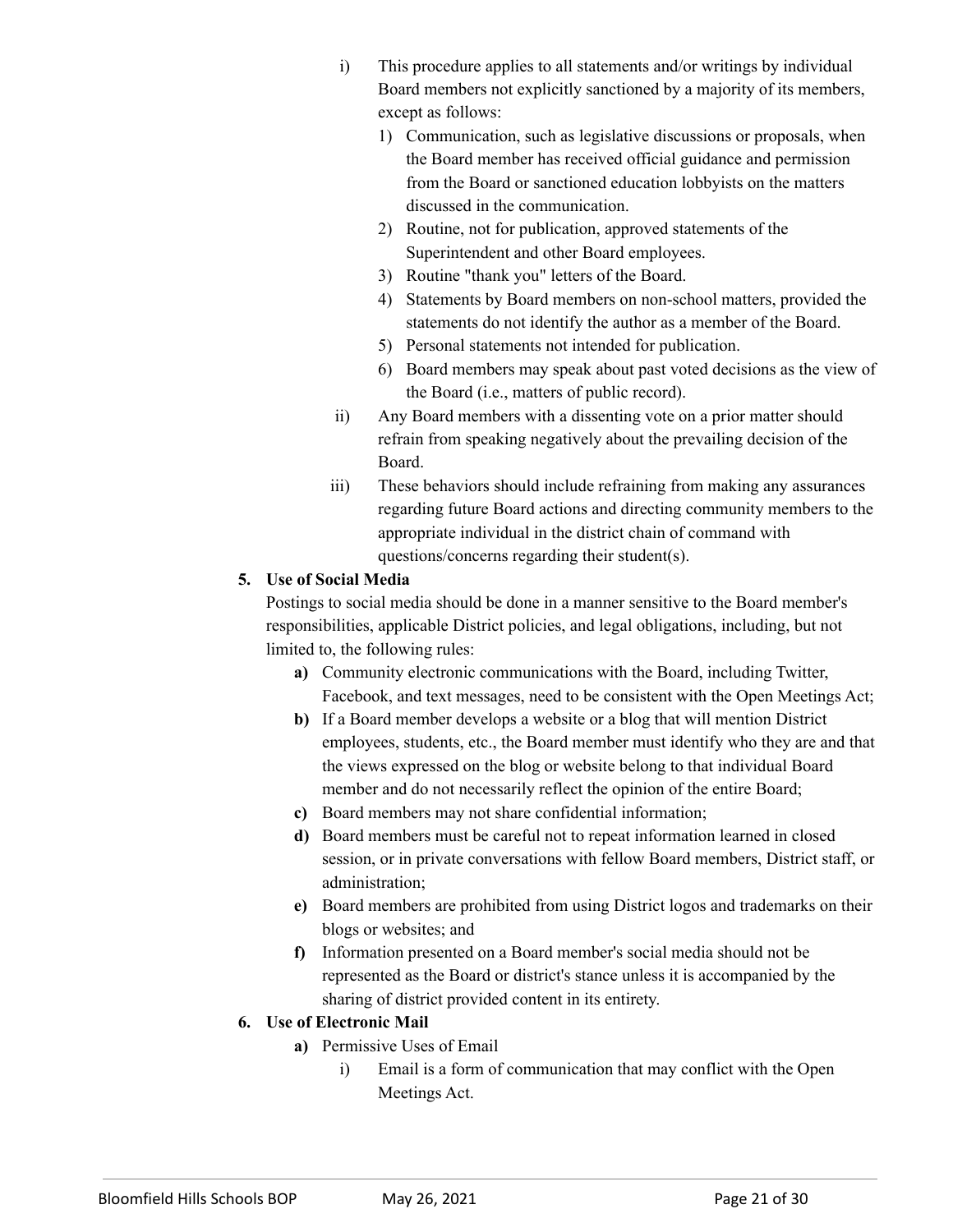- ii) Thus, email will be used to conduct business of the Board only for the purposes of communicating:
	- 1) Messages between Board members or between a Board member and employees which do not involve deliberating or rendering a decision on matters pending before the Board.
	- 2) Possible agenda items between the Superintendent and the Board President.
	- 3) Times, dates, and places of regular or special Board meetings.
	- 4) A Board meeting agenda or public record information concerning items on the agenda.
	- 5) Requests for public record information from a member of the administration, school staff, or community pertaining to School District operations.
	- 6) Responses to questions posed by members of the public, administrators, or school staff.

# **7. Staff Communications and Requests for Information**

- **a)** Staff Communications to the Board
	- i) Initiated communications from staff members to the Board will be submitted through the Superintendent, or in the event of answering a Board member question (see below), may be answered directly to Board member(s) while copying (CC:) the Superintendent and the Board President.
	- ii) Staff has the right to appeal to the Board on important matters through established procedures outlined in the Administrative Regulations. Appropriate building staff (principals, teachers, counselors, social workers, etc.) may communicate freely with Board members who are also district parents regarding matters directly related to their child/ren, while refraining from any other discussions or inquiries into non-related district matters.
- **b)** Board Communications to Staff

Official communications, policies, and directives of the Board of staff interest and concern will be communicated through the Superintendent, who will also keep staff members fully informed of the Board's problems, concerns, and actions.

- **c)** Social Interactions with Staff
	- i) Both staff and Board members share a keen interest in the schools and in education generally. Thus, the District expects that when staff and Board members meet at social functions, they will informally discuss such matters as educational trends, issues, and innovations, and general activities of the District.
	- ii) However, since individual Board members have no individual authority to speak for or on behalf of the Board, discussions between staff and Board members concerning personal grievances or other specific matters are not appropriate.
- **7. Prohibited Interactions**
	- **a)** Staff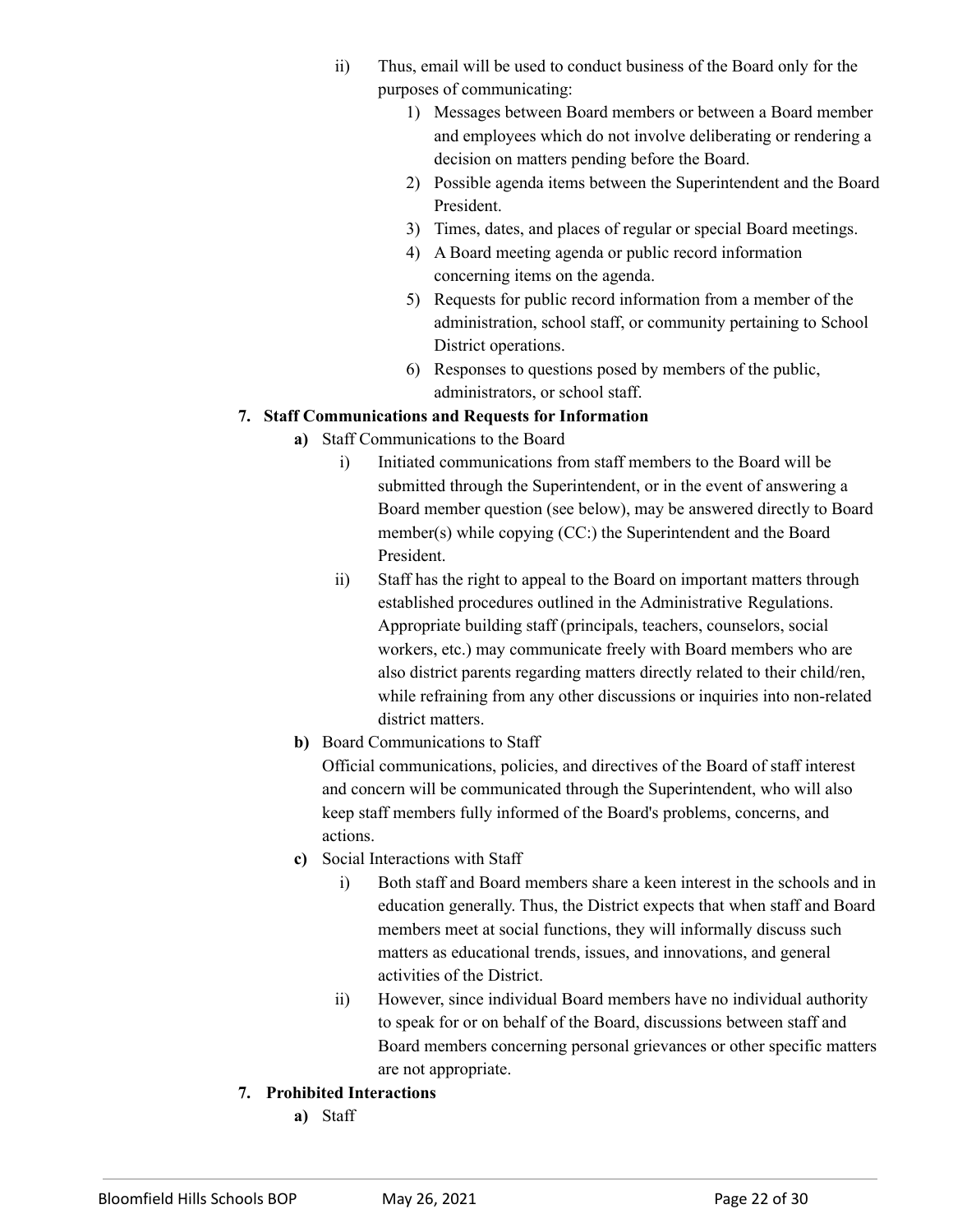- i) When acting in official Board capacity, a Board member will refrain from interacting with administrators, teachers, or employees of BHS in the following scenarios:
	- 1) Discipline or promotion of any employee of BHS other than the Superintendent (and only by consent of the full Board);
	- 2) Formation of any committees or task forces, absent consultation and consent of the Superintendent;
	- 3) Bestowing of any gifts, the monetary value of which exceeds the amount allowable by Board policy;
	- 4) Granting any scholarships, awards or professional honors absent consultation and consent of the Superintendent; and
	- 5) Hiring, in any capacity, for work done that is not contractually bargained with the school district.
- ii) In addition to any state or federal statutory prohibitions, the Board, in order to avoid any impropriety, or the appearance of impropriety, prohibits all interactions which are or have the potential to become conflicts of interest.
- **b)** Parents/Community Members

When acting in official Board capacity, a Board member will refrain from interacting with parents and the community in the following scenarios:

- i) Offers of employment with the district, unless presented to the Board in an open meeting by the Superintendent or his or her designees;
- ii) Offers of committee or task force positions unless part of a committee or task force selection process developed with the knowledge and participation of the Superintendent or his or her designees;
- iii) Sharing information that has not been released to the parents or community by the district;
- iv) Bestowing or accepting any gifts, the monetary value of which exceeds the amount allowable by Board policy;
- v) Advocating for or against any individual or group outside of a meeting accessible to the public unless the proper chain of command has been observed and exhausted; and
- vi) Granting any scholarships, awards or professional honors absent consultation and consent of the Superintendent.

#### **c) Students**

When acting in official Board capacity, a Board member will refrain from interacting with administrators, teachers, or employees of BHS in the following scenarios:

- i) Offers of employment with the district, unless presented to the Board in an open meeting by the Superintendent or his or her designees;
- ii) Offers of committee or task force positions unless part of a committee or task force selection process developed with the knowledge and participation of the Superintendent or his or her designees;
- iii) Sharing information that has not been released to students by the district;
- iv) Bestowing or accepting any gifts, the monetary value of which exceeds the amount allowable by Board policy;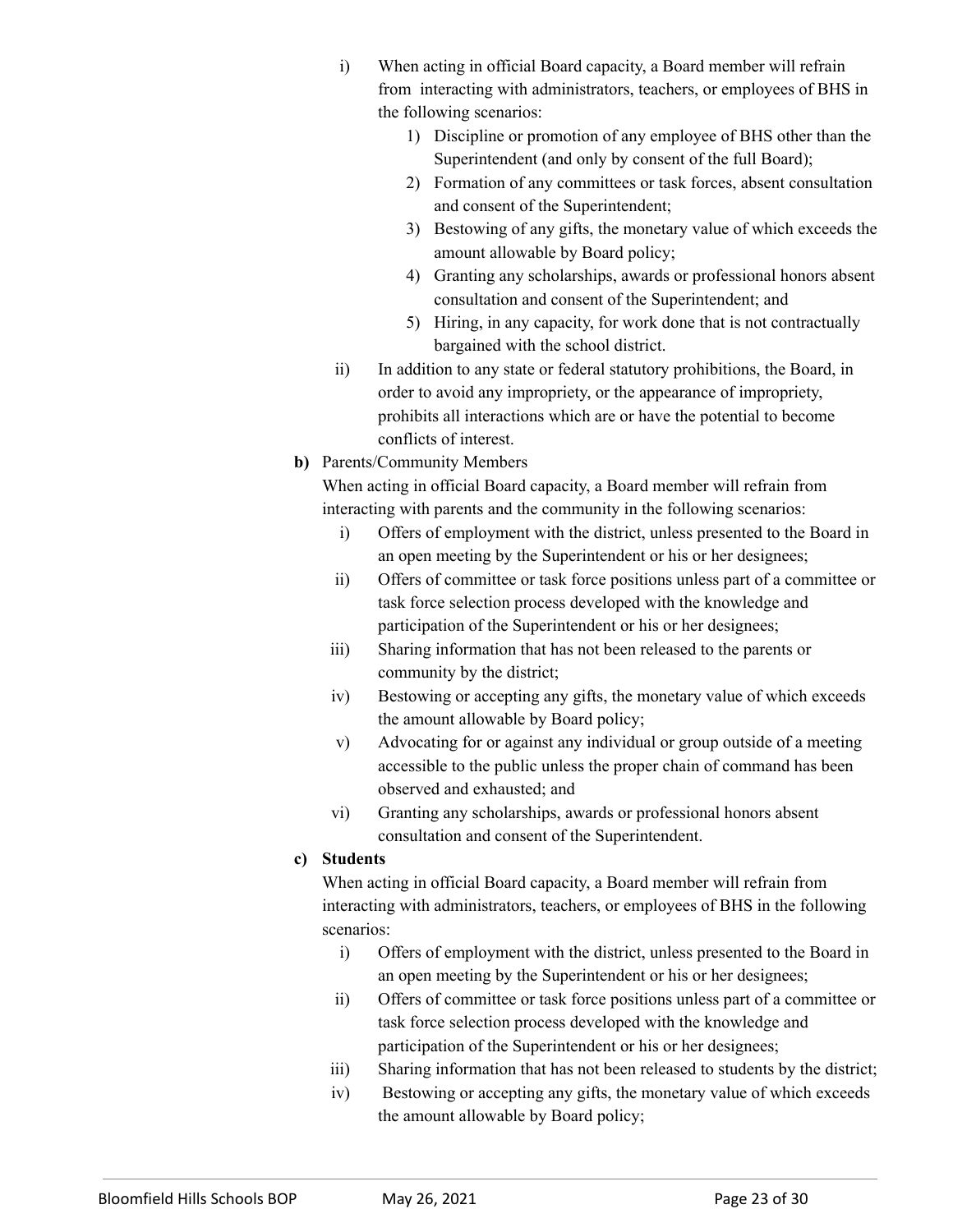- v) Advocating for or against any individual or group outside of a meeting accessible to the public unless the proper chain of command has been observed and exhausted;
- vi) Communicating via text or personal email accounts; and
- vii) Granting any scholarships, awards or professional or academic honors (including placement on a team, club or society) absent consultation and consent of the Superintendent.

#### **d) Vendors and Third-Party Providers of Goods and Services**

When acting in official Board capacity, a Board member will refrain from interacting with vendors or potential vendors in the following scenarios:

- i) Contracting, hiring, arranging meetings or otherwise facilitating a process (other than to pass information to the Superintendent with no expectation or directive) that may lead to a financial transaction between the Vendor and the district, regardless of whether the Board member has any potential monetary gain
- ii) Employee or Independent Contractor of BHS- A Board member who is related to an employee or independently contracted provider of goods or services to the district as a spouse, parent or child (including via adoption, step relationship and foster placement) is prohibited from participation in any vote that could directly or indirectly lead to the financial gain of the employee or independent contractor. The Board member shall disclose the relationship during the open meeting in which the vote occurs and state his or her reason for abstaining.
- iii) Student- A Board member who is the parent or step-parent of any student shall disclose the relationship prior to participating in any vote, the outcome of which may directly benefit the individual child. The Board member is not required to abstain from the vote, but the Board of Education retains discretion regarding the abstention of the Board member with the conflict.
- iv) Parent or Community Member- A Board member who is the spouse, parent or child (including via adoption, step-relationship, and foster placement) of any community member shall disclose the relationship prior to participating in any vote, the outcome of which may directly benefit the individual community member. The Board member is not required to abstain from the vote, but the Board of Education retains discretion regarding the abstention of the Board member with the conflict.
- v) Friends and Acquaintances- A Board member who believes or has reason to believe that his, her or their relationship to any party that may benefit or become burdened by a Board decision is advised to use discretion in disclosing the relationship and potential conflict prior to participating in any vote. A Board member with any question as to the applicability of the conflict of interest prohibition is urged to disclose the relationship prior to voting.
- vi) Monetary Gain- MCL 380.1203 requires any Board member with a financial interest in any transaction to abstain from any vote that could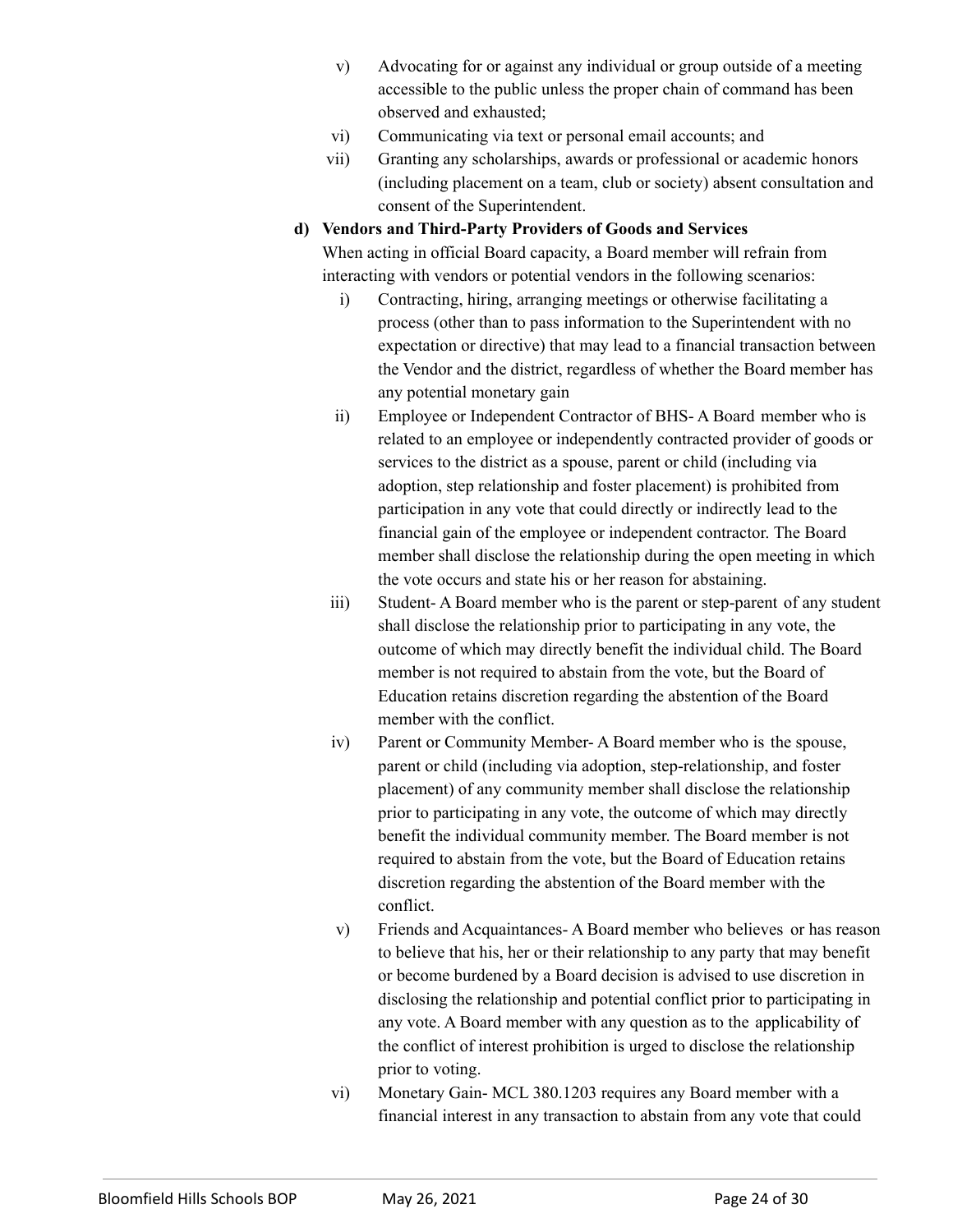affect the financial interest. Abstention is mandatory for all transactions involving a person or entity in which a Board member (or member of his or her family) has an interest or competing interest (unless that interest constitutes less than 1% of the total value of the entity or under \$25,000.

#### **8. Board Members as School Visitors**

- **a)** Individual Board members who are interested in visiting schools or classrooms on an unofficial basis must make the appropriate arrangements with the building principal.
- **b)** Such visits will not be considered official visits unless so designated by the Board.
- **c)** Unless otherwise specified by the Board, Board members will visit school buildings and classrooms as interested individuals, similar to that of any parent or citizen of the community.
- **d)** If, during a visit, a Board member observes a situation or condition which causes concern, s/he should discuss the situation first with the Superintendent as soon as convenient or appropriate. Such a discussion will not be considered an official discussion with the Board.

#### **B. Member Concerns**

- **1.** If a Board member has a concern about another Board member's performance, he/she should first discuss it with the offending member privately.
- **2.** If still unsatisfied with the results of the first meeting, then he/she should discuss it with the Board President or other Board officer privately.
- **3.** If no satisfactory resolution can be reached, the Board member can request that the Agenda Committee add the concern/issue on the agenda for the next available meeting of the Board to be discussed and/or resolved by the full board.

# **IV. Board Officers and Elections**

# **A. Officers and Descriptions**

# **1. President**

The role of the President of the Board of Education is to:

- **a)** Work with the Superintendent to plan meeting agendas
- **b)** Preside over Board meetings and announce the order of business
- **c)** Maintain order during Board meetings
- **d)** Recognize members who wish to speak and keep the meeting organized
- **e)** Rule if motions are out of order or put motions to vote
- **f)** Enforce all questions of order
- **g)** Build consensus at meetings
- **h)** Serve as Board spokesperson to the media and public
- **i)** Facilitate communication between the Superintendent and the Board
- **j)** Assign Board members to committee
- **k)** Execute the orientation process for new Board members
- **l)** Coordinate the Board self-assessment process
- **m)** Any other duties or responsibilities a majority of Board members decide is desirable.

# **2. Vice President**

The role of the Vice President of the Board of Education is to: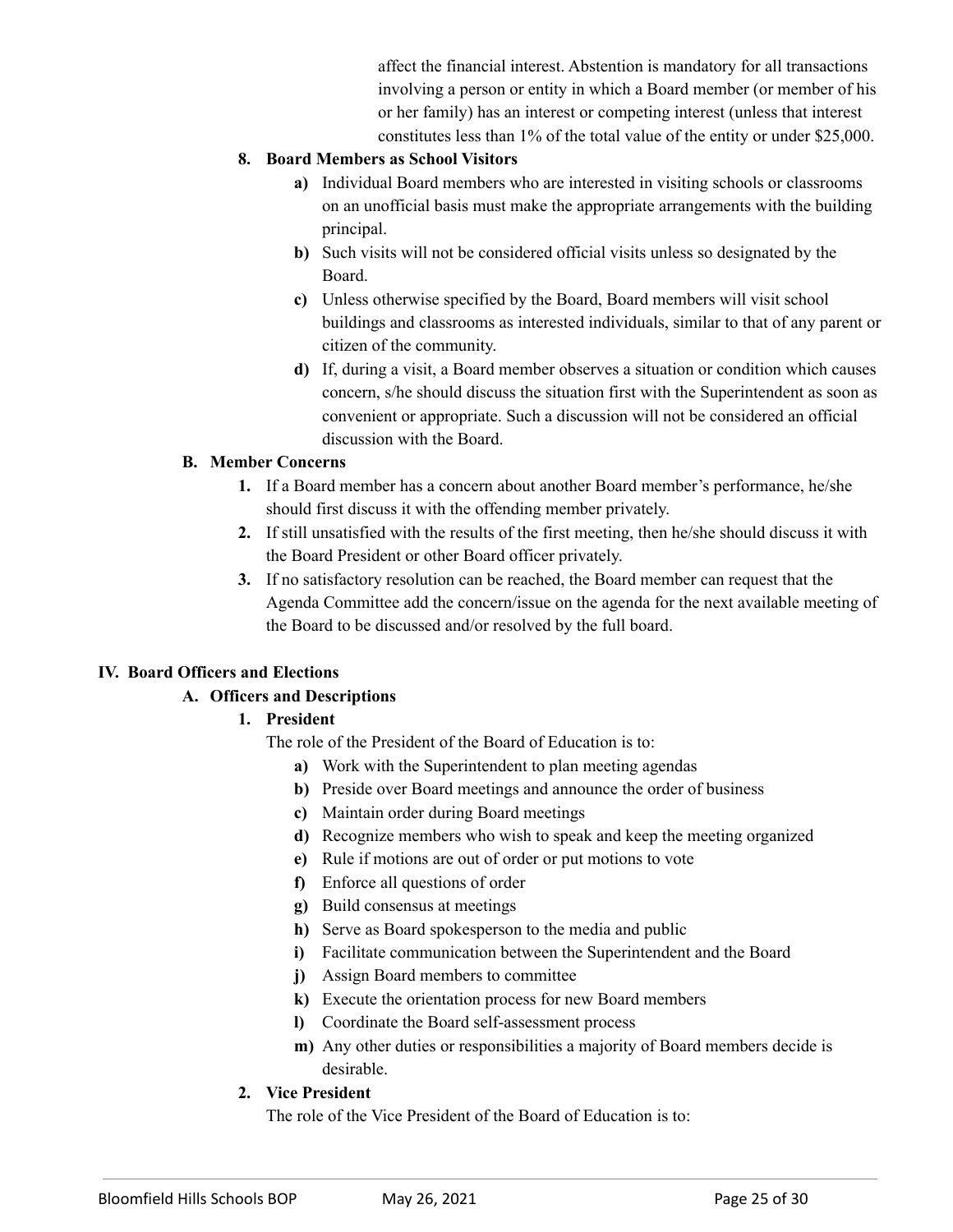- **a)** Preside at meetings in the President's absence.
- **b)** Succeed the President in the event of a vacancy in that office.
- **c)** Ensure a proper Superintendent evaluation is conducted annually.
- **d)** Any other duties or responsibilities the majority of Board members decide is desirable.

#### **3. Secretary**

The role of the Board of Education Secretary is to:

- **a)** Act as a clerk at the meetings of the Board (take attendance, read the consent agenda motion, etc.).
- **b)** Record and sign the Minutes of the Meeting.
- **c)** Countersign legal documents with the President.
- **d)** Aid the President with response to email and public comment communications if requested.
- **e)** Any other duties or responsibilities the majority of Board members decide is desirable.

#### **4. Treasurer**

The role of the Board of Education Treasurer is to:

- **a)** Keep a reconciliation of any monthly expenses of the Board and Superintendent.
- **b)** Provide Board updates if needed.
- **c)** Any other duties or responsibilities the majority of Board members decide is desirable.

#### **B. Terms of Office**

All Board officers will serve one year terms, starting immediately after the Board Officer Election at the Organizational Meeting (the first Regular Board Meeting of the calendar year).

#### **C. Eligibility**

- **1.** All Board trustees are eligible to serve as Secretary and Treasurer.
- **2.** Any Board trustee wishing to serve as President or Vice President should have at least one year of Board service prior to seeking the office.

# **D. Consecutive Term Limits**

- **1.** For the health and longevity of the district and the Board, it is beneficial to have well-rounded Board trustees.
- **2.** To encourage this, each officer should serve a maximum of two consecutive terms in any one office.
- **3.** A Board trustee may serve more than two consecutive terms if there are no other Board trustees interested in serving in the office.
- **4.** There is no maximum number of total terms a Board trustee is eligible for serving in a particular officer role.

# **E. Nomination Process**

- **1.** At the first meeting of the calendar year, the nomination period opens.
- **2.** All Board trustees must be nominated by another Board member (or self-nominated) and indicate his or her acceptance of the nomination at the first meeting of the calendar year.
- **3.** Prior to accepting a nomination, all Trustees will familiarize themselves with the responsibilities and expectations for each office.
- **4.** Any Trustee may be nominated to one or more officer positions.
- **5.** Once a nomination has been made, it cannot be rescinded by the nominator; only the nominee may remove him/herself from consideration.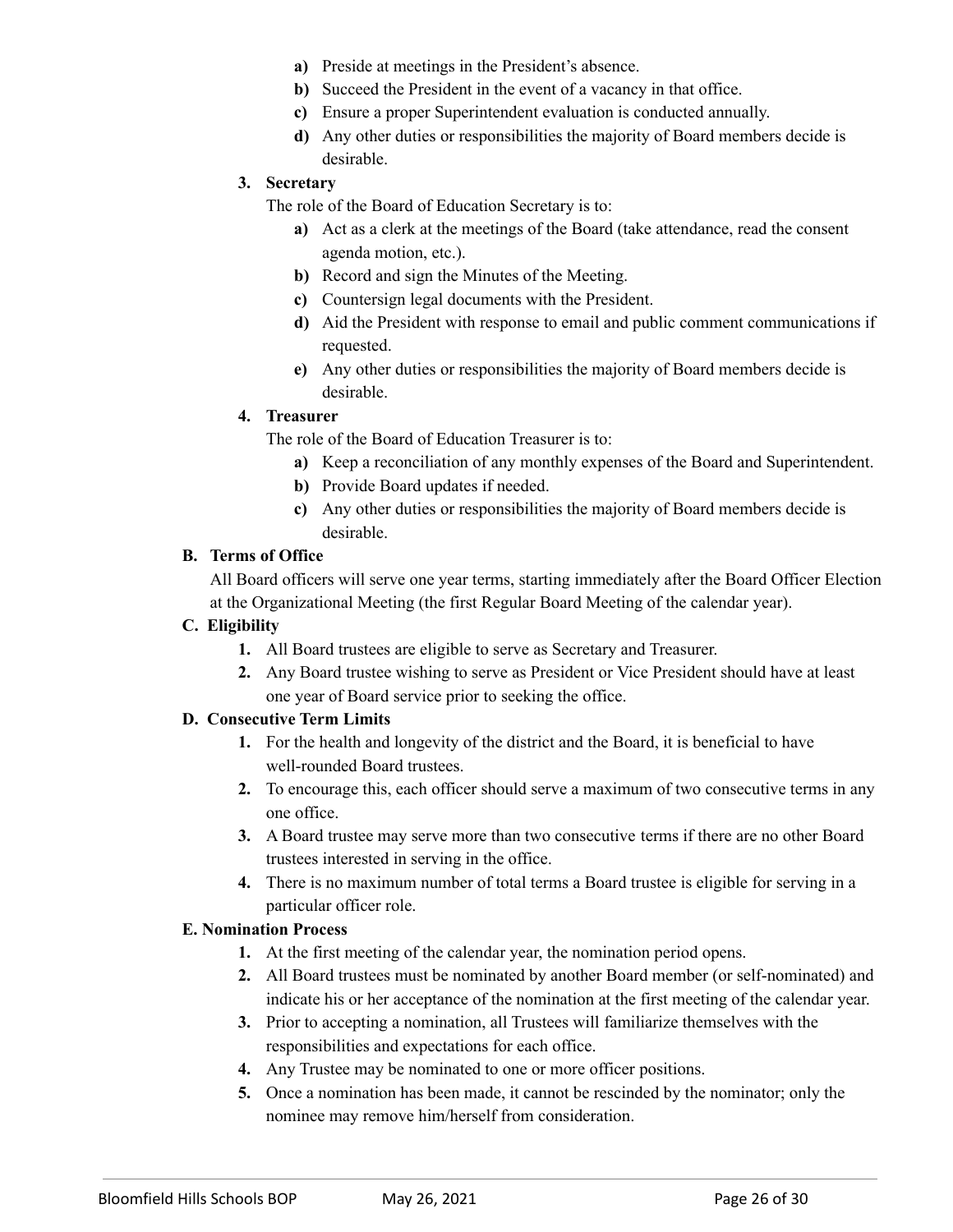- **6.** At the Regular meeting following the first meeting of the calendar year during a designated time in the agenda, the current highest ranking Board officer shall read the names of all nominees for each officer position to the Board.
- **7.** The officer shall then request final additional nominations from the floor.
	- **a)** If a nomination is made, the officer will inquire whether the nominee accepts the nomination.
	- **b)** The Presiding Officer allows time for discussion and permits each nominated trustee to make a statement if they so desire.
	- **c)** After every nominated trustee has had an opportunity to make a statement, nominations for that office will close.
- **8.** A vote will be taken.
	- **a)** Each officer election will follow the procedure (Section F) until all four offices are filled.
	- **b)** The order of the vote shall be: President, Vice President, Secretary and Treasurer.

#### **F. Election Process**

- **1.** Each Board officer position must be voted on separately; slates of candidates are not permitted. ∙ Officers are elected by a majority of the full Board.
- **2.** Votes shall be indicated by a raised hand and verbal yes or no.
- **3.** If a majority vote isn't reached on the first vote the candidate(s) receiving the fewest votes shall be removed from consideration and a second vote is taken for the candidate(s) that received the most votes in the first vote. Example: if the vote result is 2, 2, 2, 1, only the three candidates with 2 votes will advance to the next round of voting. If the vote is 3, 2, 2, the voting for all 3 candidates begins again.
- **4.** If one candidate does not receive the required majority vote after three attempts, the voting for that position closes. That officer position will be voted on at the next regular Board meeting.
- **5.** If a President is not elected after three attempts, the current Presiding Officer begins the voting process for the Vice President. The first officer to be elected becomes the new Presiding Officer to complete the officer selection process and will serve as the Presiding Officer until the election of a President at the next regular Board meeting.
- **6.** A Trustee may, by simple announcement, remove himself or herself from consideration for any or all offices of the Board.
- **7.** An officer may be removed for cause by a majority vote of the full Board.
- **8.** The Board shall fill a vacancy in any Board officer position within thirty (30) days of the occurrence of the vacancy.

#### **V. Board Committees and Liaisons**

# **A. General**

- **1.** Apart from regular, special, closed and study session meetings, the Board functions by using committees, task forces, liaisons, and representatives.
- **2.** "Committee" refers to three or fewer (to comply with the Open Meetings Act) members who meet regularly to monitor the progress of the district toward long and short term objective goals.
- **3.** "Committee of the Whole" refers to a committee of seven board members and the Superintendent.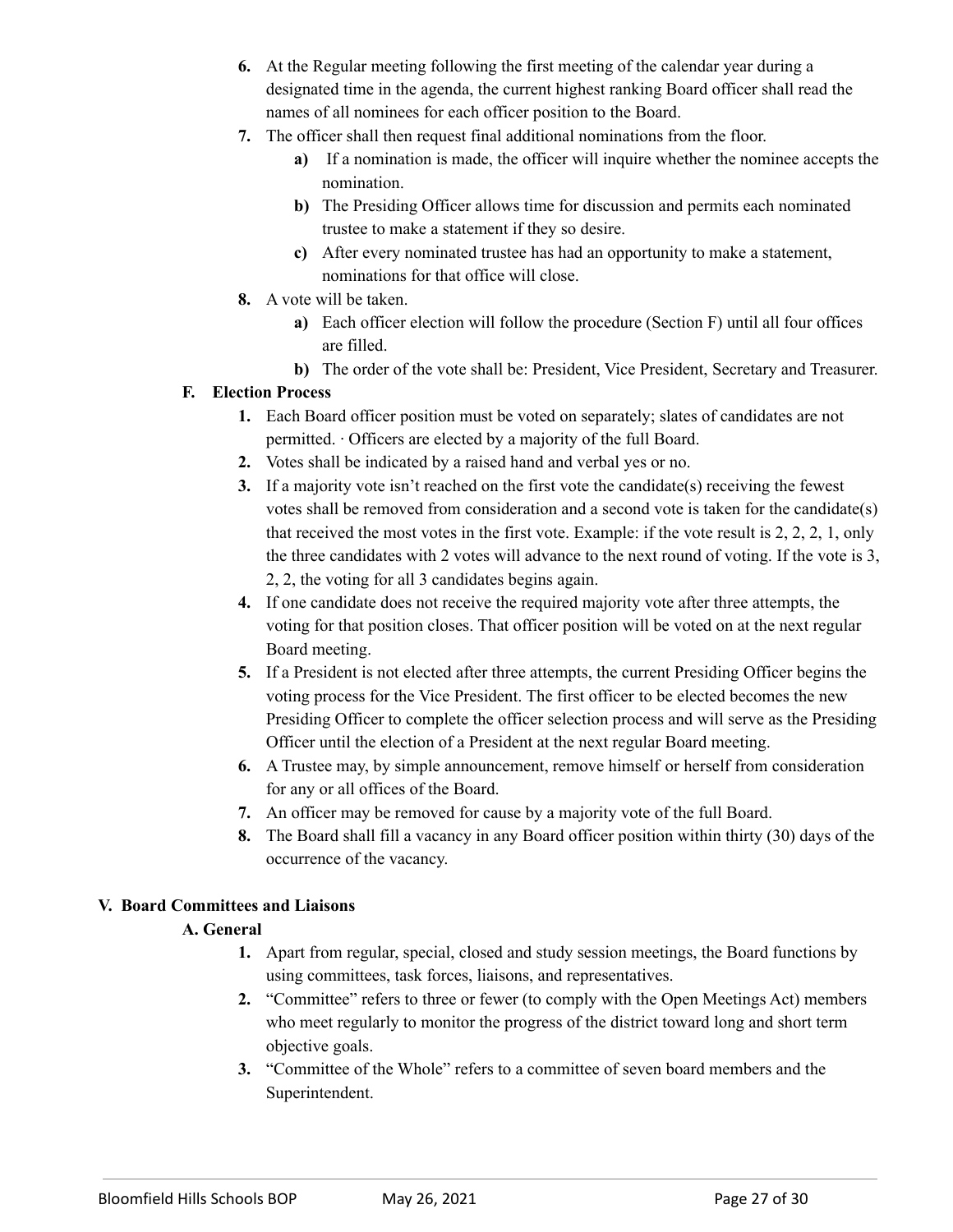- **4.** "Task Force" refers to any group of three or fewer Board members created to work on a particular issue of importance identified by the Superintendent and Board. Since it has a specific defined task objective, it concludes when that objective has been met.
- **5.** A "liaison" is a Board member who is assigned to partner with a Bloomfield Hills School school, group, club, or other entity and report on issues of interest to the full Board.
- **6.** A "representative" is a Board member who is assigned to an external Board, committee, or other body and represents the entire Board. The Board representative is responsible for attending meetings and reporting issues of interest to the full Board.

#### **B**. **Standing Committees**

- **1.** The Board currently has standing committees, each of which meets regularly (typically once per month).
- **2.** Each committee is chaired by a Board member who, in consultation with the Superintendent or designated administrative delegate, sets the meeting agenda and is responsible for ensuring the meeting progresses toward the accomplishment of the stated agenda items.
- **3.** The committee chair will report updates of the committee work during regular Board meetings. Each Board member is expected to serve on at least one committee

# **C. Task Forces**

- **1.** The need for task forces may arise from time to time.
- **2.** If the Board president, in consultation with the Superintendent, deem it necessary to form a task force, he or she will ask for recommendations from the Board and extend invitations to Board members for service.
- **3.** If the Board president and Superintendent wish to invite community members to serve, Board Policy regarding the use of community volunteers must be followed.
- **4.** If the Superintendent deems it preferable or necessary to have district employees serve, he or she shall assign positions at his or her discretion.

#### **D. Liaisons and Representatives**

- **1.** At the organizational meeting each year, the Board President will ask each Board member to submit a list of Liaison and/or Representative positions he, she or they is interested in holding for the calendar year.
- **2.** The Board President will assign positions accordingly, making every effort to honor the Board member's request.

#### **E. Term**

- **1.** Each committee, committee chair, liaison and representative Board positions begin on January 1 (or the date the Board member takes office) of the calendar year following the appointment and ends on December 31 of that calendar year.
- **2.** There are no term limits, but each Board member is encouraged to rotate committee, liaison and representative positions.

#### **VI. Volunteers**

#### **A. Board Volunteers**

**1.** Board members will not hold any volunteer position (other than general membership) on any organization that is part of or affiliated with the Bloomfield Hills School District, including Parent Teacher Organization officers or event chairs, Board of Directors of any affiliated organizations or organizations supported by the Bloomfield Hills School District in whole or in part.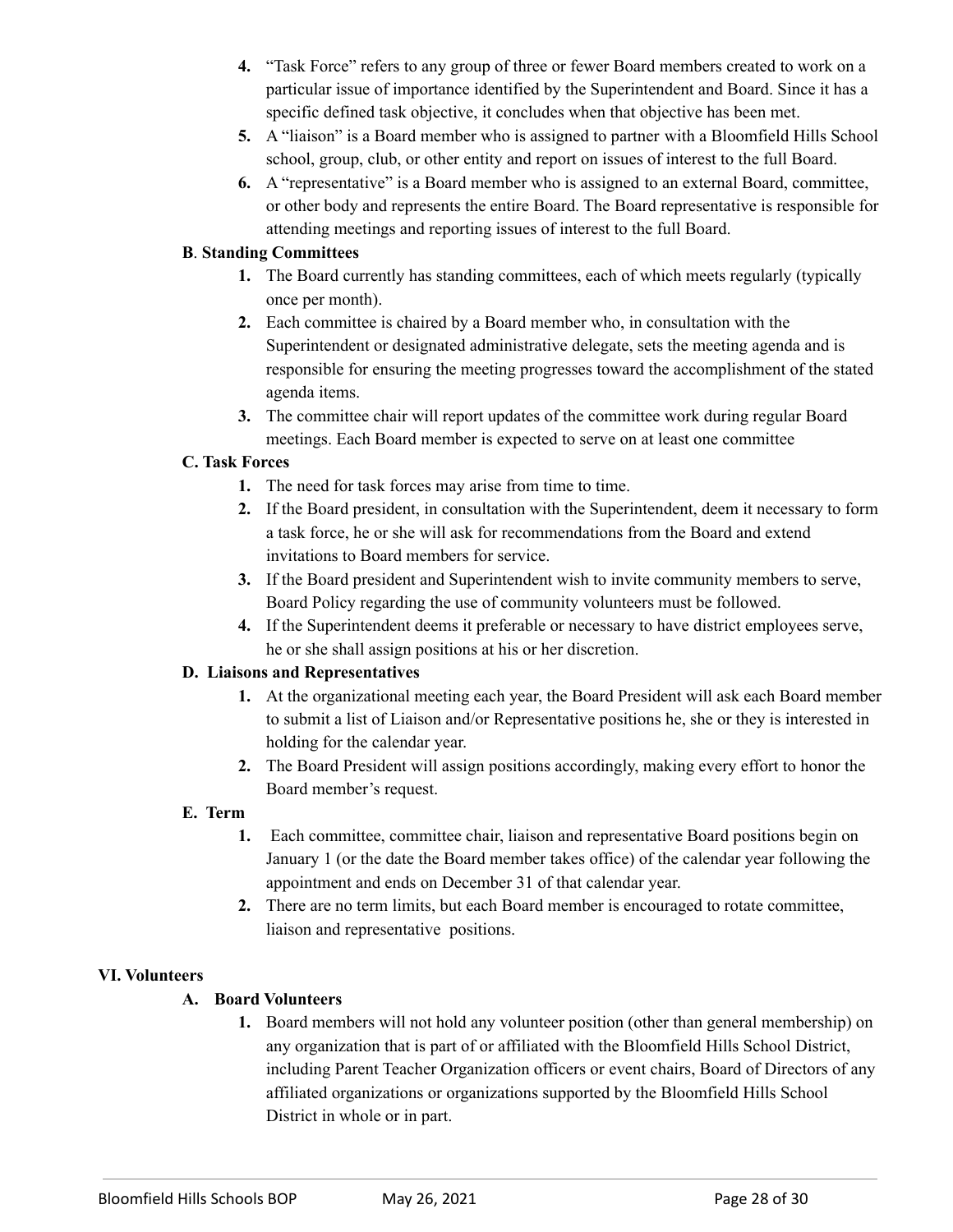- **2.** Board liaisons to affiliated organizations, groups, schools, etc. shall serve in an observatory capacity and report information of interest to the full Board. Liaisons may not vote or serve on committees of the entity with whom they are partnering.
- **3.** Any Board member wishing to serve as a volunteer to an affiliated district group in a role other than "liaison" shall request permission from the full Board at the earliest opportunity and during a meeting (where the request has been properly placed on the agenda) accessible to the public.

#### **B. Community Volunteers**

- **1.** To promote equity, inclusion, transparency and collaboration, the Board of Education models a welcome environment where volunteers are encouraged to share ideas and action for the betterment of Bloomfield Hills Schools in a mutually respectful forum.
- **2.** All district level positions requesting community volunteers will be posted in a public forum and remain open for a reasonable time to allow all interested participants an opportunity to apply.
- **3.** All requirements and criteria for selection will be posted and the selection process will be objective and transparent.
- **4.** Efforts will be made to diversify volunteers and rotate applicants to give more people the opportunity to participate.

# **C. Student Board Interns And Advisory Committee**

- **1.** The Board shall form a committee to select two student interns and advisory committee members per academic year in June of the preceding academic year.
- **2.** The [application](https://docs.google.com/document/d/13WefHlEsjRQFTcW72GwRYbc8EbPQNO7X/edit) and responsibilities documents are made available to every high school student through every individual high school's administration.

#### **VII. Miscellaneous**

# **A. Board Policies and Administrative Regulations**

Because adherence to Board Policy is critical, all Board members are required to familiarize themselves with the Board's Bylaws and Policy Manual. At a minimum, the Board should review its policies as part of its annual responsibilities to ensure that policies are up-to-date based on recommendations from the District's legal counsel, MASB, and as required in response to legislative and other governmental actions, judicial rulings, and administrative review.

# **B. Inconsistency with Law, Board Policy, or Administrative Regulation**

These Operating Procedures are intended to be consistent with Michigan law, Board Policies, and the District's Administrative Regulations promulgated by the Superintendent. If there are any inconsistencies, they should be resolved with the understanding Michigan law supersedes both the Policies of the Board of Education and Administrative Regulations, and Board Policy supersedes Administrative Regulations and these Operating Procedures.

#### **VIII. Acknowledgement of Document Review**

- **A.** Each Board member is responsible for review of the following documents: Strategic Plan, Board Policy, Administrative Regulations, and Board Operating Procedure every two years, to begin tolling the year following each Board election.
- **B.** Attached is a form to be initialed by each Board member stating that she or he has read and approved the document.